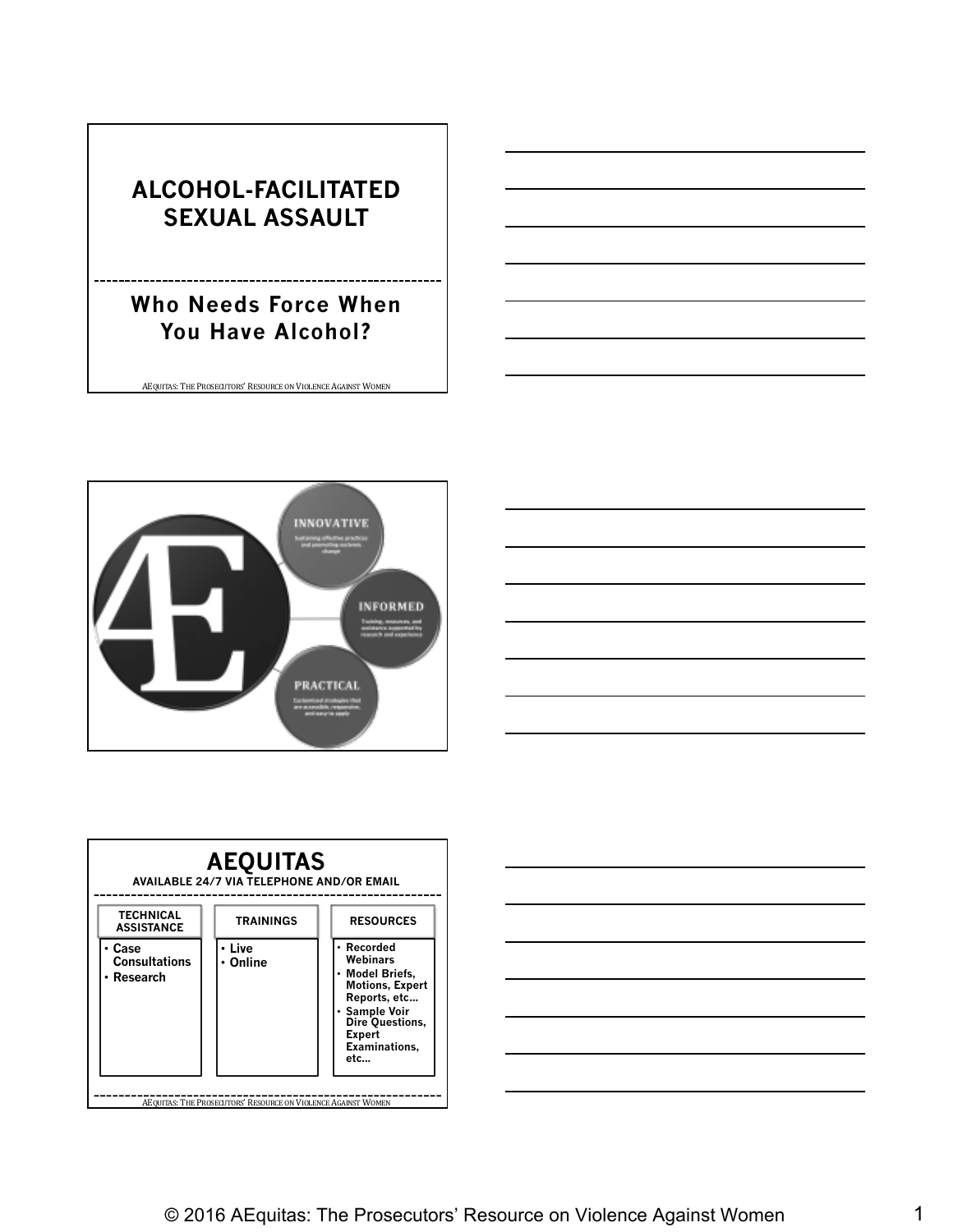#### **SUPPORT**

This project was supported by Grant No. 2009-TA-AX-K024 awardéd by<br>the U.S. Department of Justice, Office on Violence Against Women (OVW). The opinions, findings,<br>conclusions, and recommendations expressed in this presentation are those of the author(s) and do not necessarily reflect the views of OVW.

AEQUITAS: THE PROSECUTORS' RESOURCE ON VIOLENCE AGAINST WOMEN

#### **FAIR USE**

This presentation includes the creative work of others. This property is being used by permission or under claim of "fair use" (17 USC § 107). This presentation was created pursuant to fair use guidelines, and further use or distribution is prohibited.

**AEQUITAS:** THE PROSECUTORS' RESOURCE ON VIOLENCE AGAINST WOM

#### **ACKNOWLEDGMENTS**

◉Marc LeBeau, Chief, Toxicology Lab, Federal Bureau of Investigation

- ◉Teresa P. Scalzo, Esq., Deputy Director, Trial Counsel Assistance Program (TCAP), U.S. Navy
- ◉Jennifer M. Sommers, Special Assistant Attorney General, New York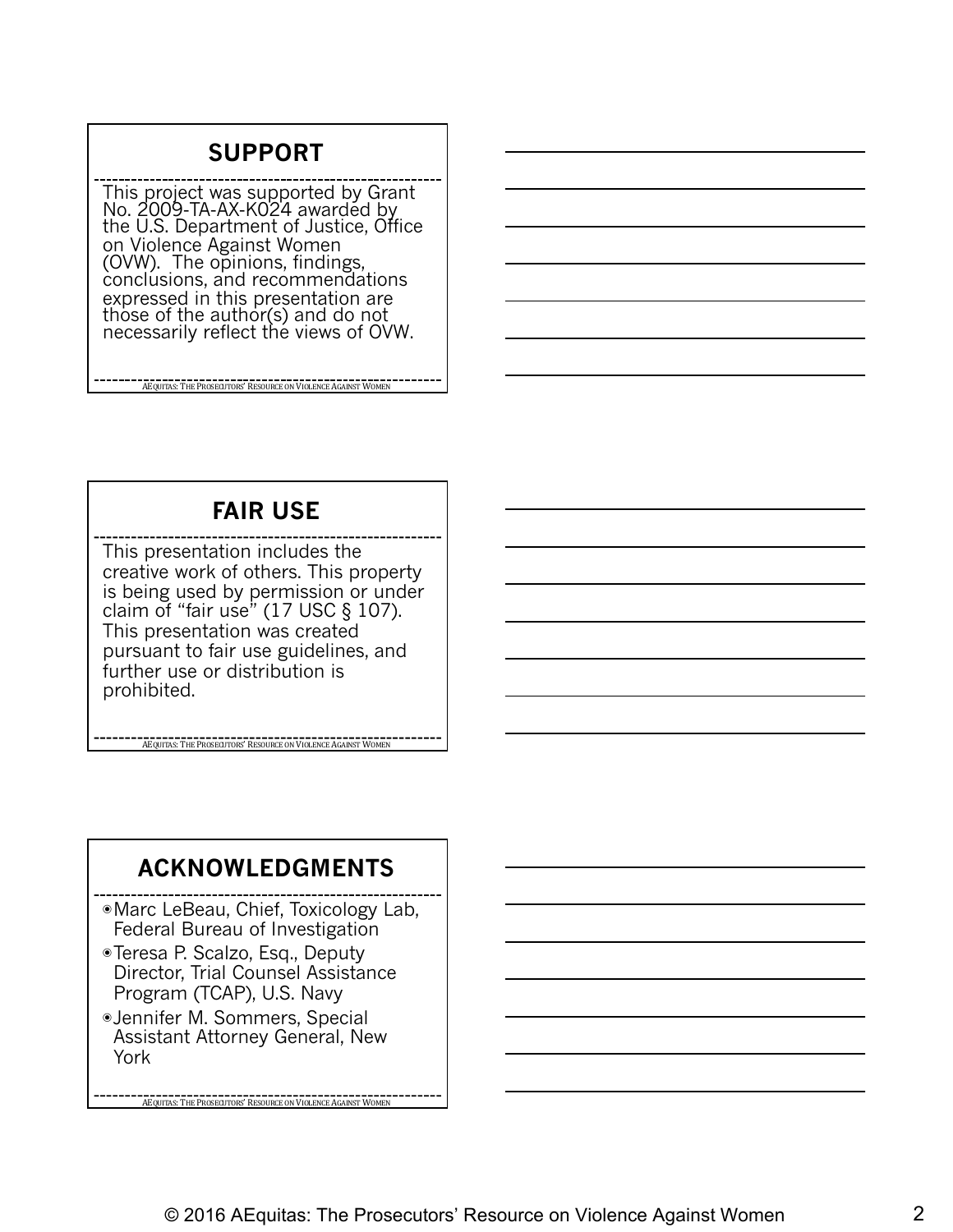#### **OBJECTIVES**

- ◉Analyze cases with a better understanding of basic toxicology.
- ◉Recognize offender behaviors that facilitate the perpetration of sexual assaults where alcohol is involved.
- ◉Implement trauma-informed techniques in evidence gathering, interviewing, pretrial litigation, and presenting evidence at trial.

**AEQUITAS:** THE PROSECUTORS' RESOURCE ON VIOLENCE AGAINST WOMEN

What is alcohol-facilitated sexual assault (AFSA)? The victim is too intoxicated to consent due to: ●Surreptitious administration by assailant ●Voluntary use by the victim

• Combination of both

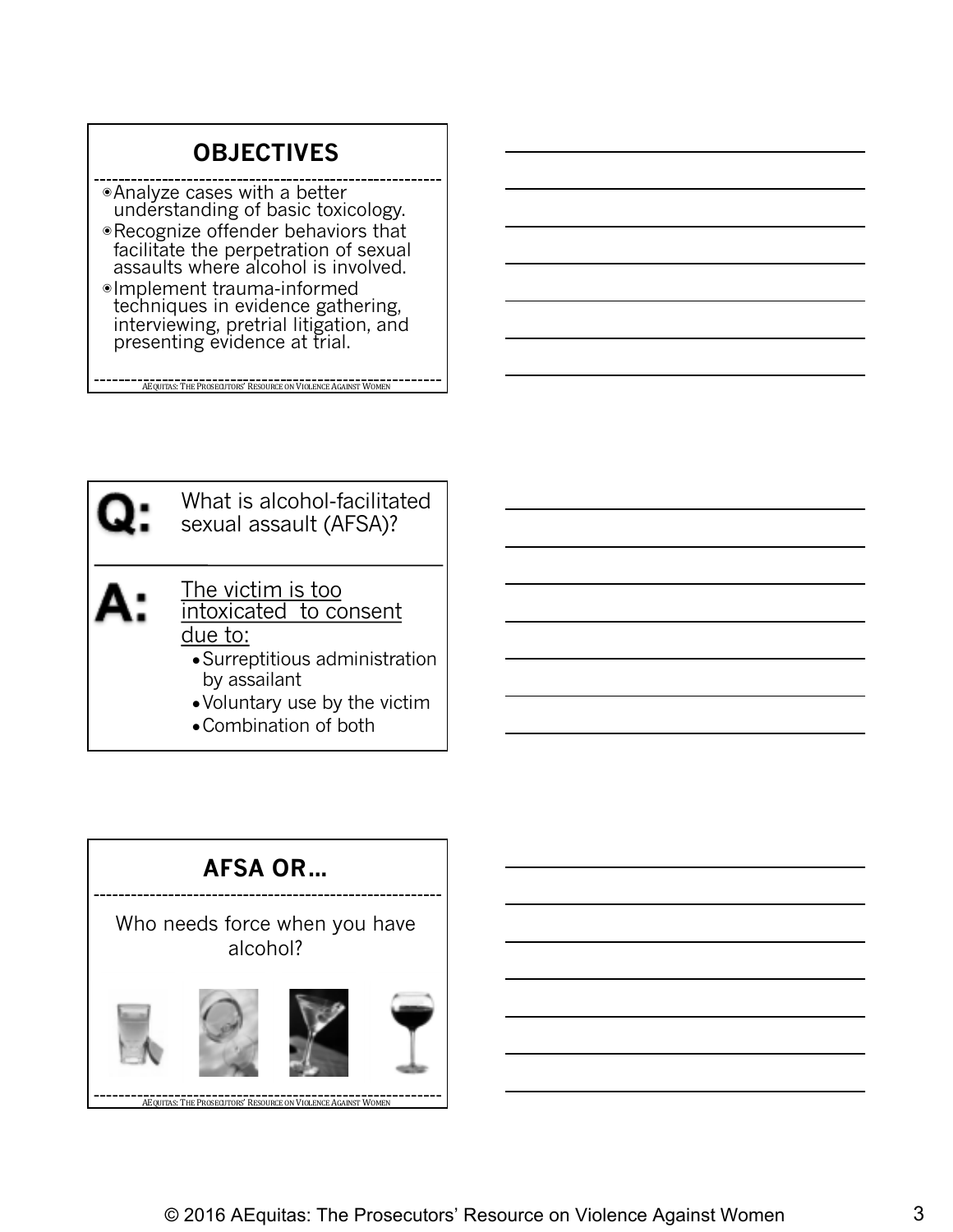



Victims of drug-facilitated or incapacitated rape were less likely than victims of forcible rape to report to authorities

DEAN KILPATRICK, ET AL, DRUG-FACILITATED, INCAPACITATED AND FORCIBLE RAPE: A NATIONAL STUDY (2007)



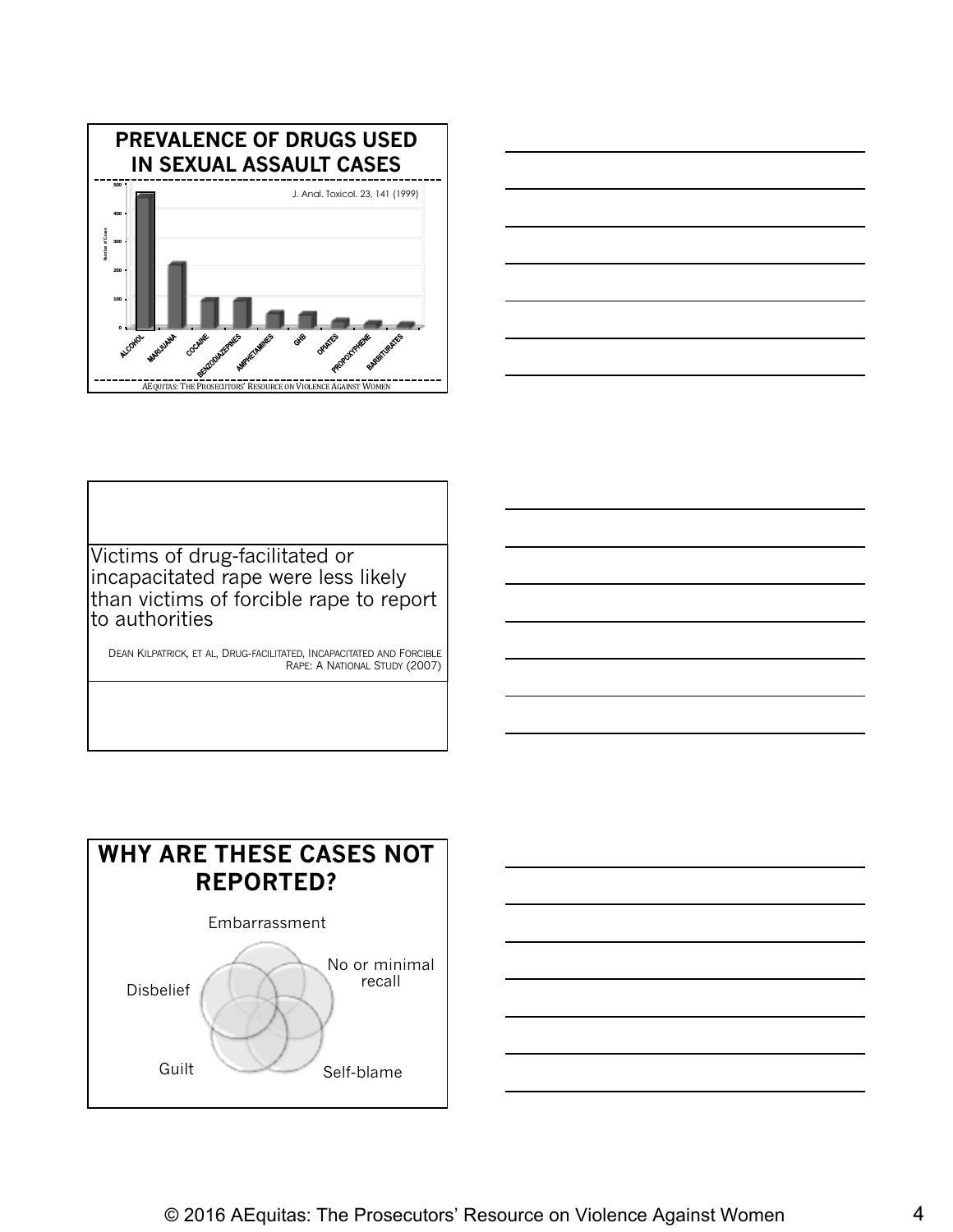



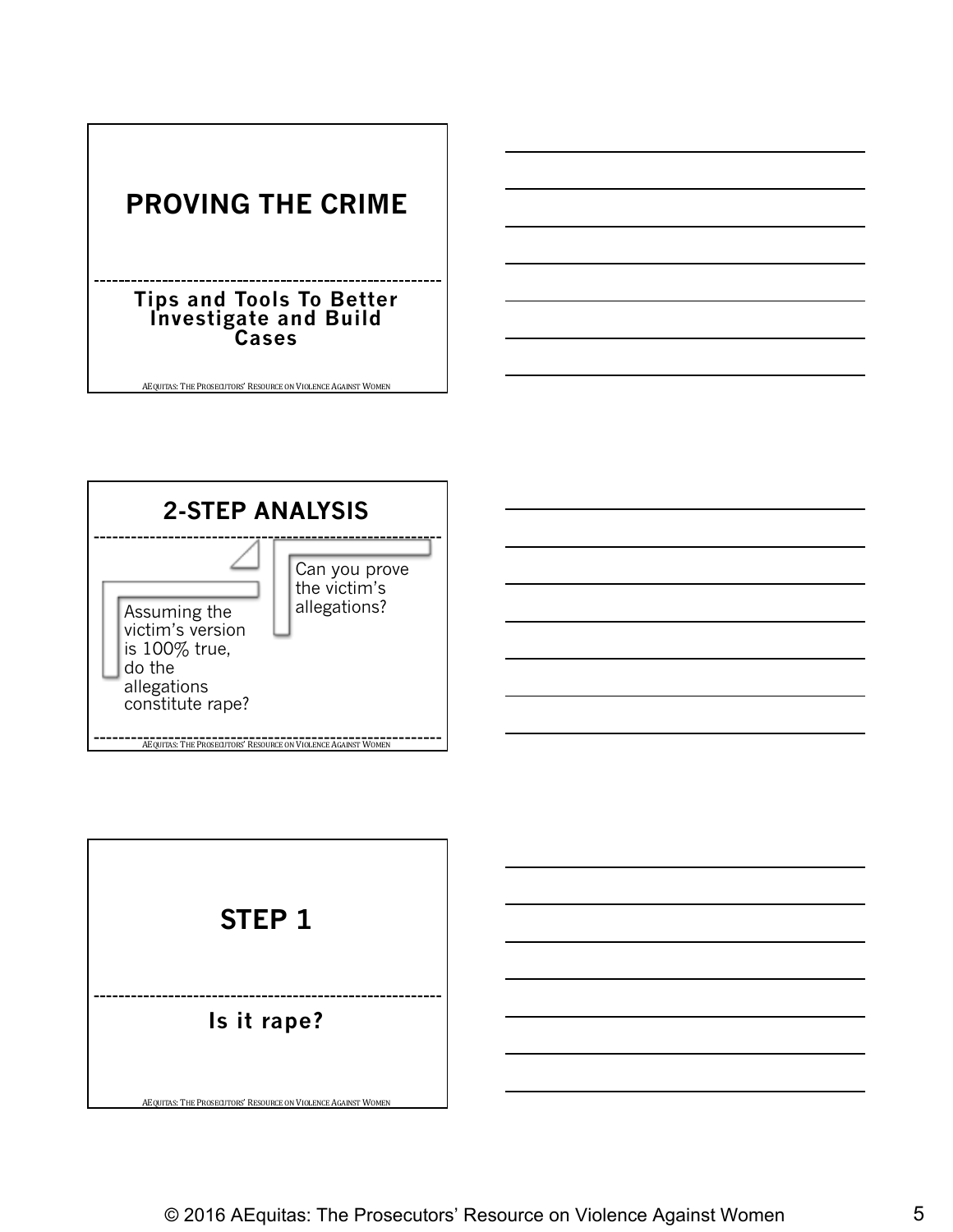#### **STATE STATUTES**

Review your statutes that cover sexual offenses

- What sex acts are covered?
- What force is/is not required?
- How is "consent" defined?
- Are there separate statutes that deal with AFSA?
	- ◉Carefully look at statutory definitions and related case law

AEQUITAS: THE PROSECUTORS' RESOURCE ON VIOLENCE AGAINST WOMEN

#### **…BUT HE WAS DRUNK TOO**

**"So, why wasn't it just drunk sex?" Isn't his intoxication a defense?**

AEQUITAS: THE PROSECUTORS' RESOURCE ON VIOLENCE AGAINST WOMEN

#### **MENS REA**

- ◉Rape = usually a general intent crime; voluntary intoxication is not a defense
- ◉Compare with other crimes in which intoxication allowed as defense in jurisdiction
- ◉Prosecution must prove defendant *knew* victim was incapacitated and / or unable to consent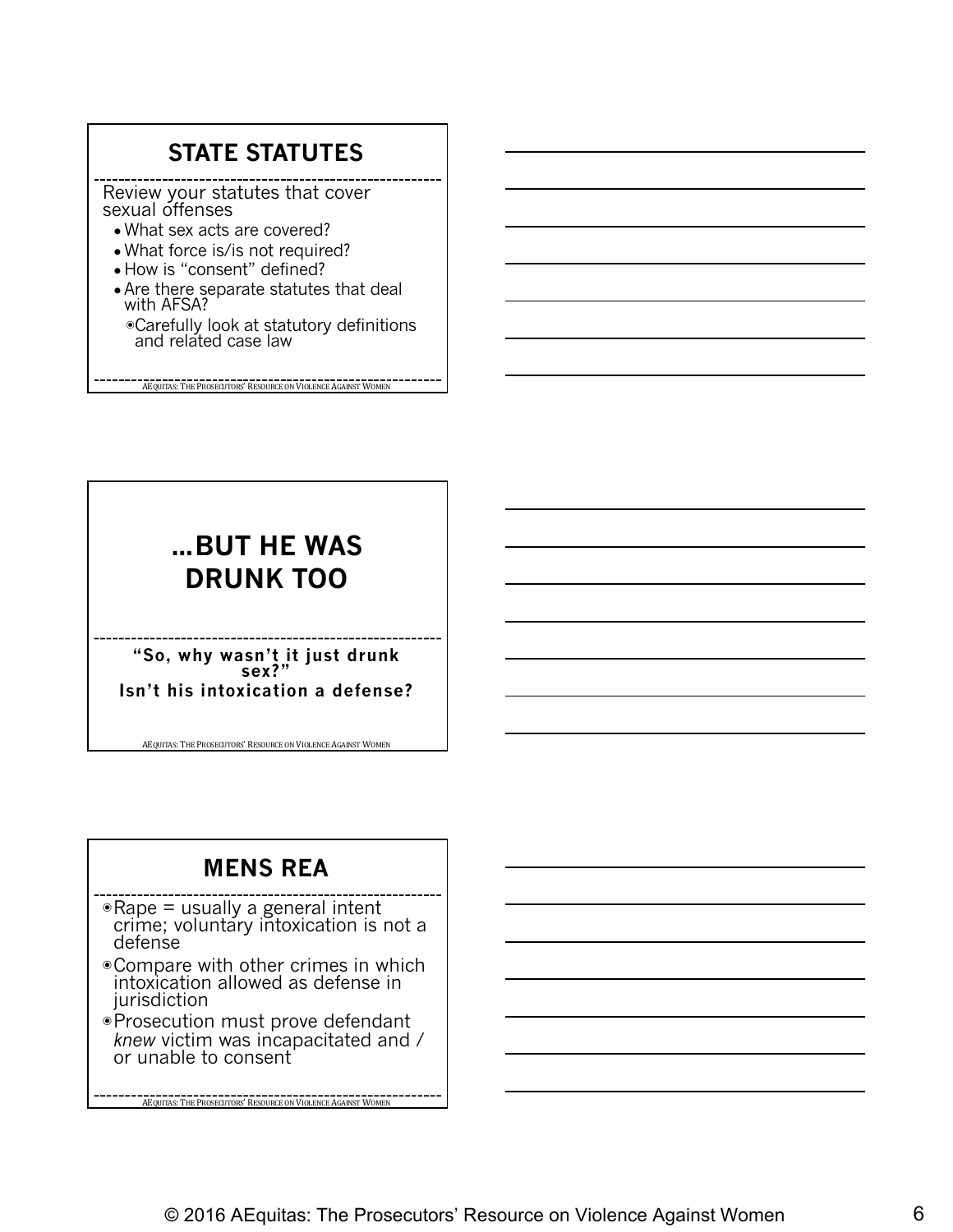#### **QUESTIONS**

◉Please reach out to AEquitas, with any questions, as we have a comprehensive compilation of state statutes and analysis

◉STATUTES *in Review* survey of the law, August 2016

AEQUITAS: THE PROSECUTORS' RESOURCE ON VIOLENCE AGAINST WOMEN

#### **STEP 2**

#### **Can you prove the rape in a court of law?**

AEQUITAS: THE PROSECUTORS' RESOURCE ON VIOLENCE AGAINST WOMEN

#### **LOOK AT THE TOTALITY OF THE CIRCUMSTANCES**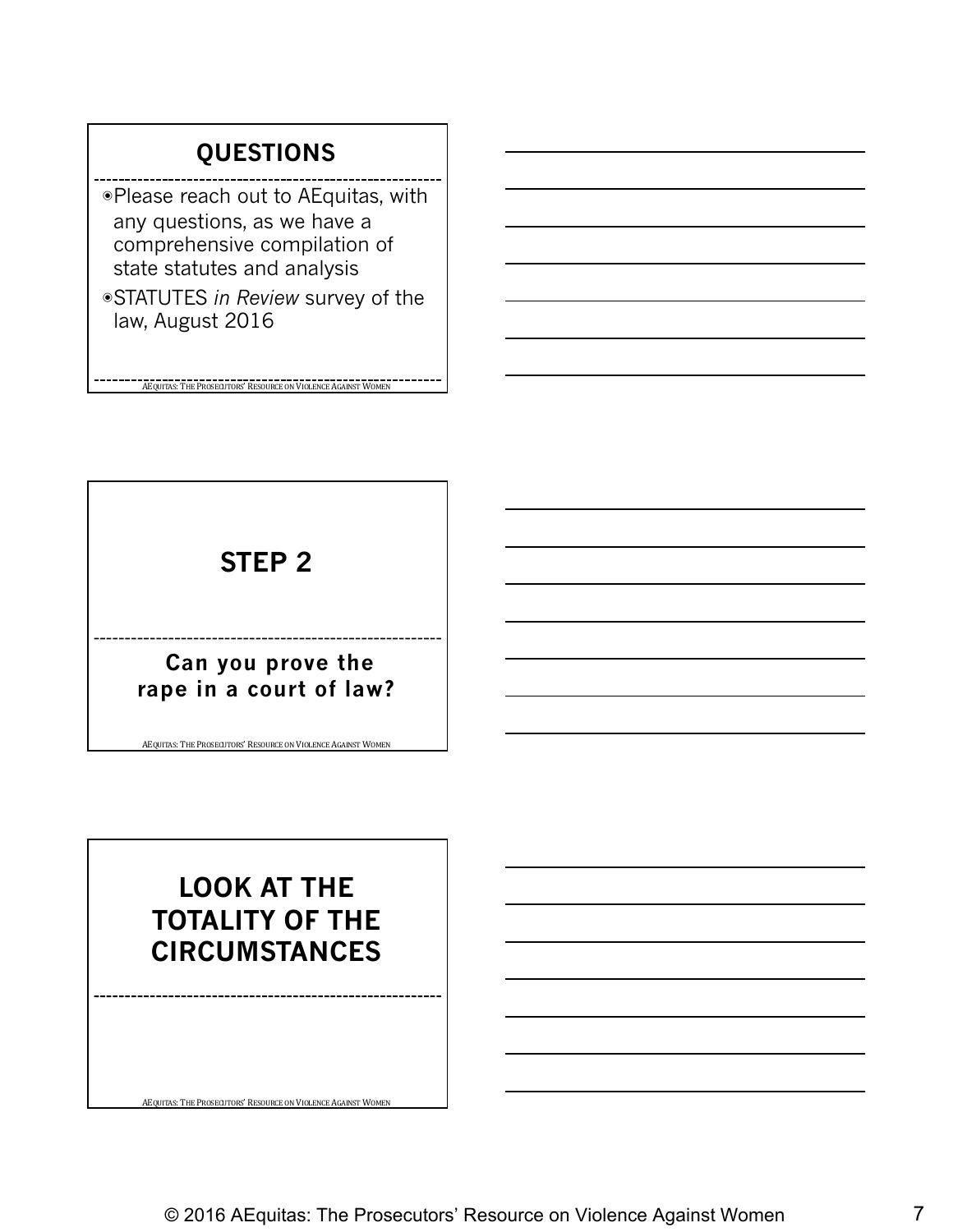

#### **TOXICOLOGY**

#### **The Impact of Alcohol and Drugs**

AEQUITAS: THE PROSECUTORS' RESOURCE ON VIOLENCE AGAINST WOMEN

"If recreational drugs were tools, alcohol would be a sledgehammer"

Aaron M. White, *What Happened? Alcohol, Memory Blackouts and the Brain*, 27(2) ALCOHOL RES & G. HEALTH 16 (2003)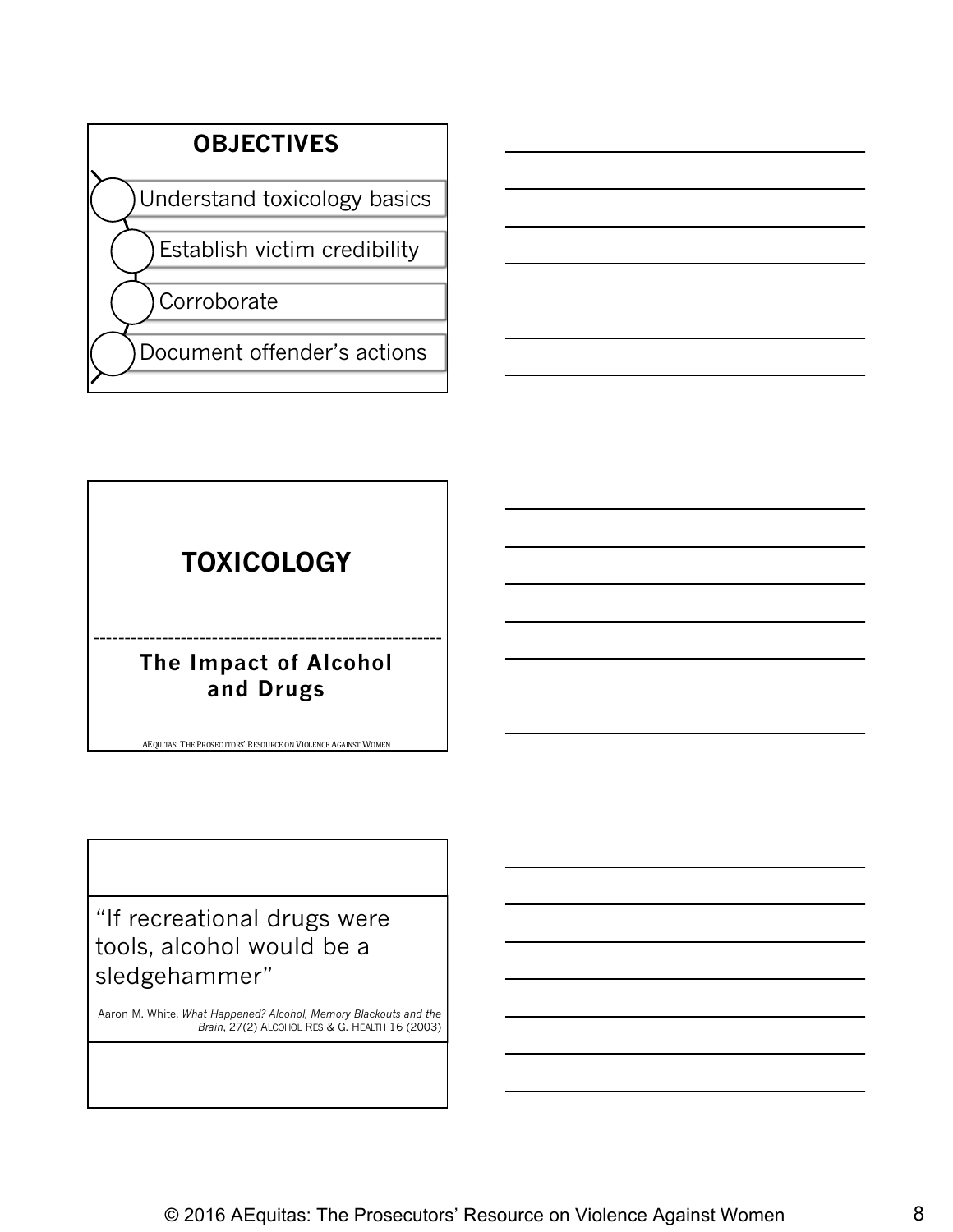#### **BASIC TOXICOLOGY**

Alcohol is a central nervous system (CNS) depressant

Impairs cognition and psychomotor skills

As consumption increases, alcohol progressively impairs bodily functions and abilities

#### **LEVEL OF IMPAIRMENT**

#### **Rate of absorption variables**

**Food Body size**

- **Amount and type of alcohol**
- **Duration of drinking**
- **Fatigue**
- **Tolerance rates**
- **Combination of alcohol with other drugs**



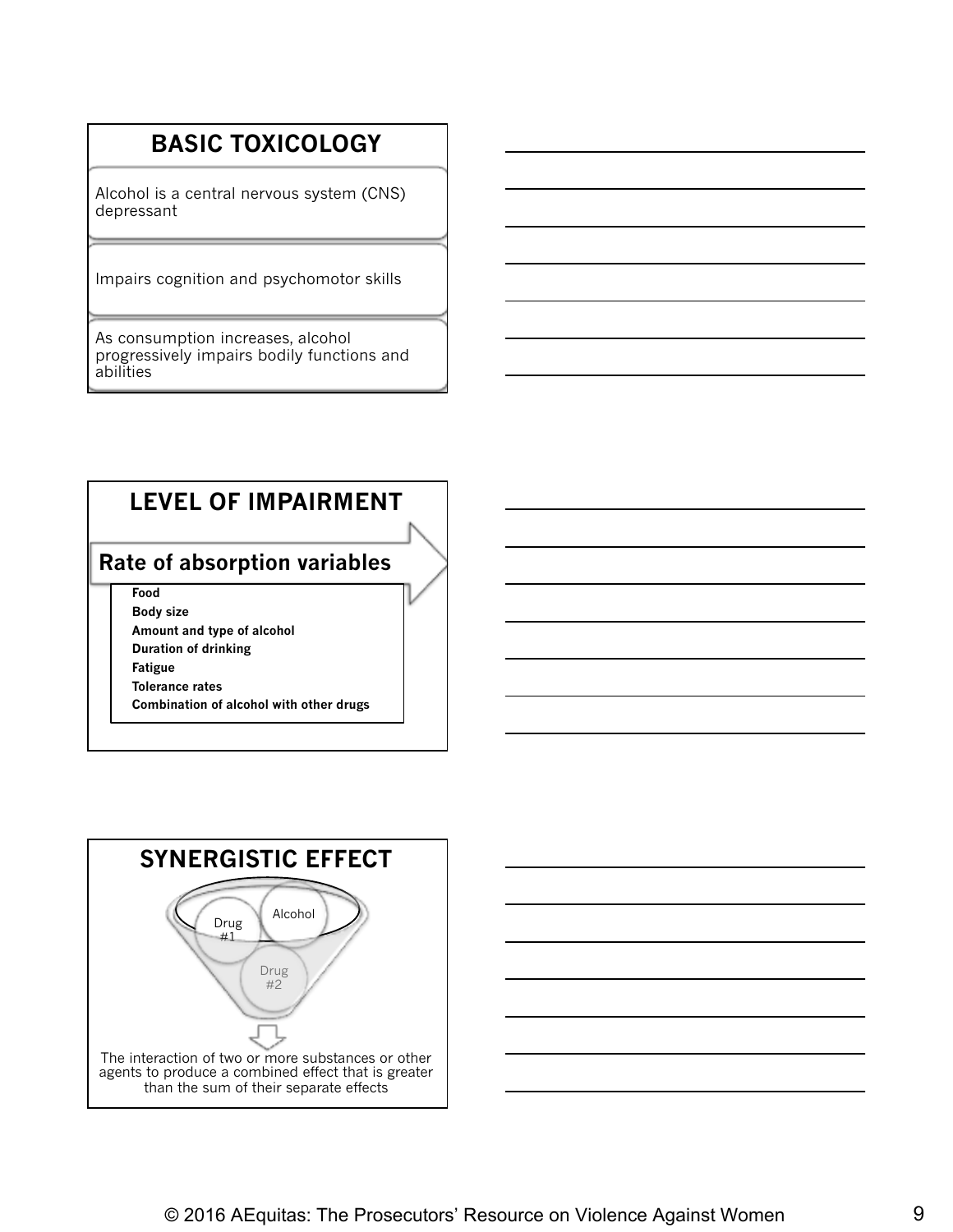









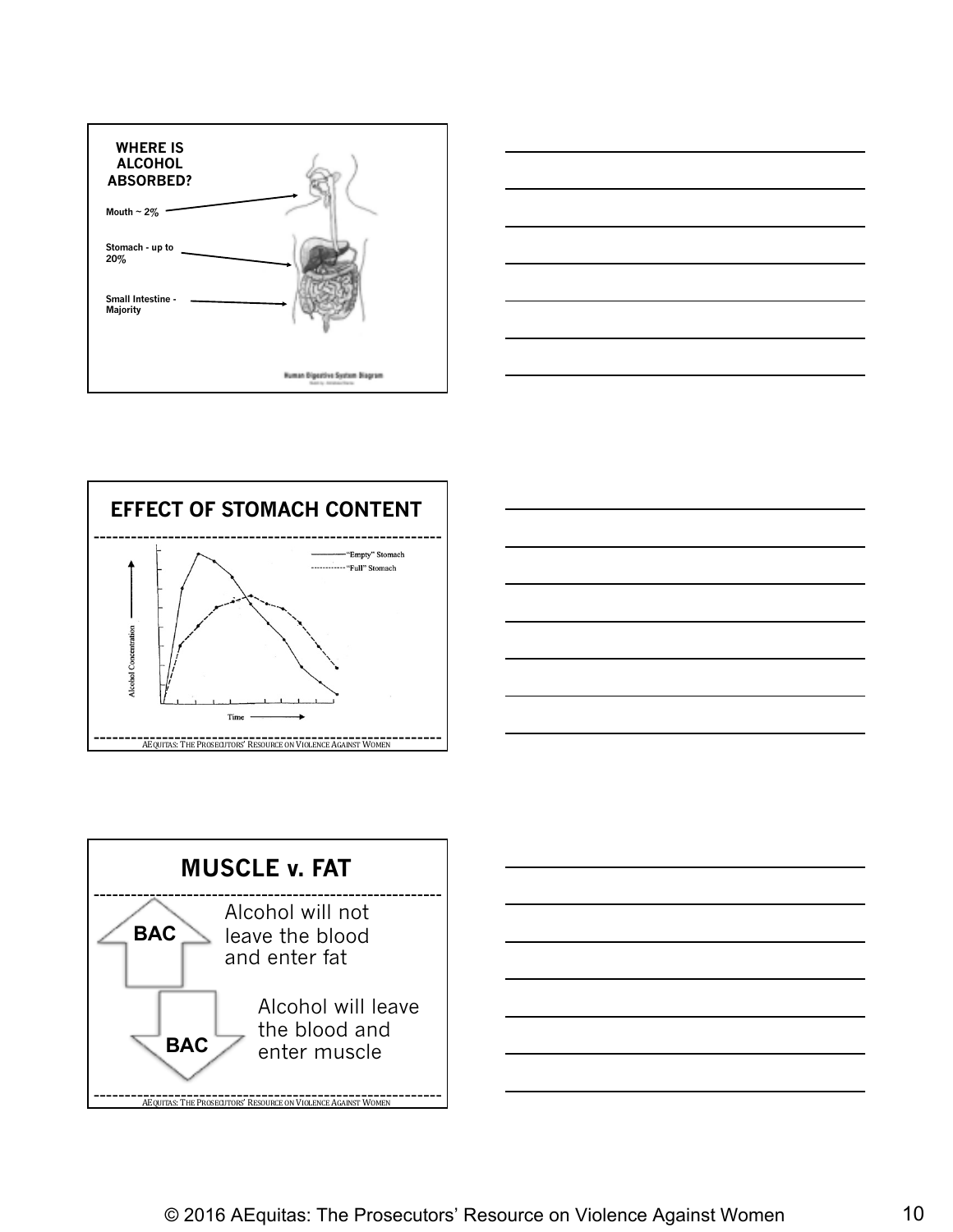





#### **WHAT IT MEANS**

Increased BAC in women for a given quantity of alcohol; e.g.,

• 140 lb. male and 140 lb. female each consume six 12-oz. beers over 2 hours:

**AEQUITAS: THE PROSECUTORS' RESOURCE ON VIOLENCE AGAINST WOMEN** 

◉Male ~ .14 – .15 ◉Female ~ .18 – .19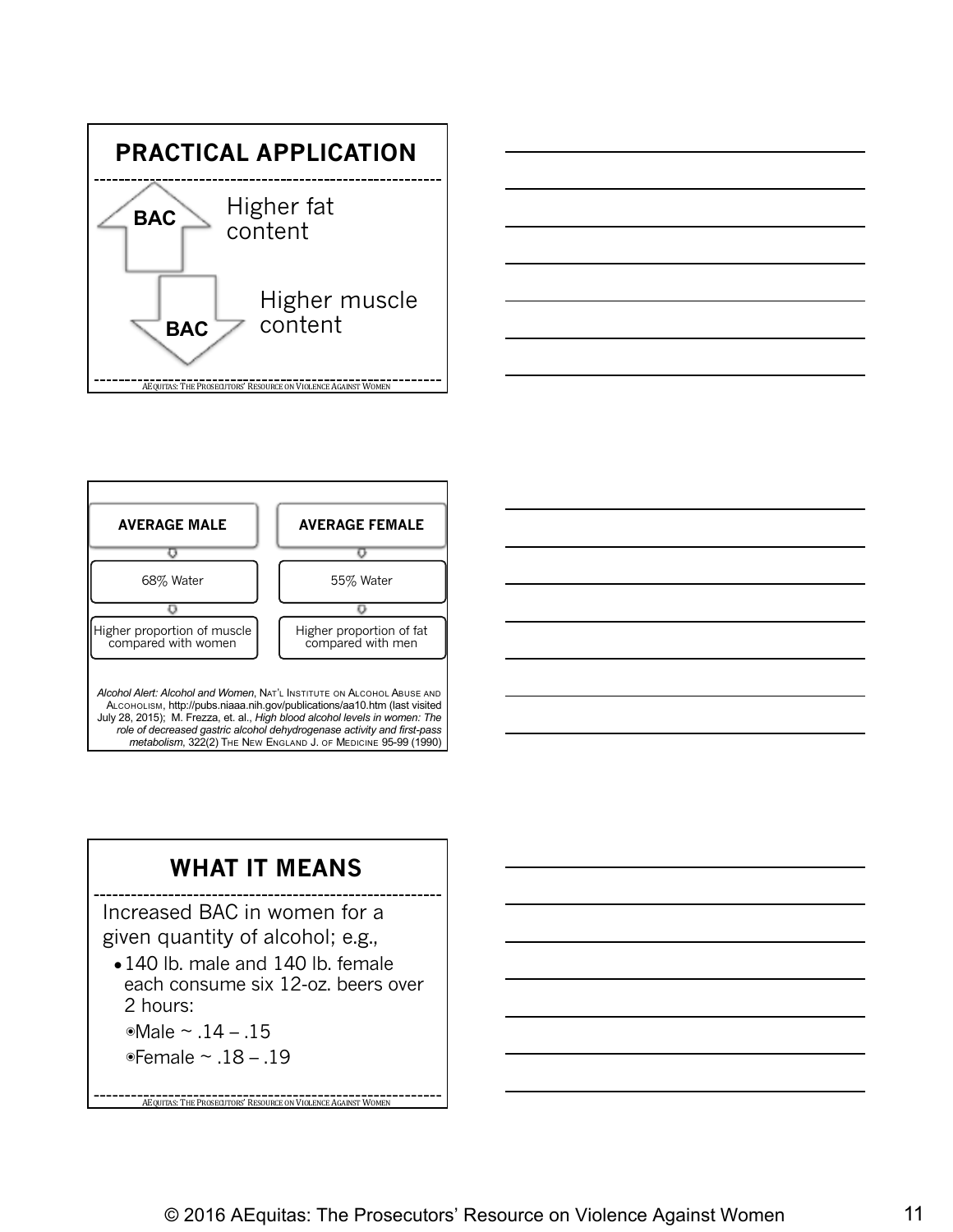#### **ANOTHER EXAMPLE**

190 lb. male and 125 lb. female each consume six 12 oz. beers over 2 hours:

• Male  $\sim .09 - .11$ 

 $\bullet$  Female  $\sim$  .19 - .21

## **Potentially more than double**

AEQUITAS: THE PROSECUTORS' RESOURCE ON VIOLENCE AGAINST WOMEN



| <b>BAC</b><br>(G/100<br><b>ML OF</b><br><b>BLOOD OR</b><br>G/210L<br>0F<br><b>BREATH)</b> | <b>STAGE</b>      | <b>CLINICAL SYMPTOMS</b>                                                                                                                                                                                                                                                                               |
|-------------------------------------------------------------------------------------------|-------------------|--------------------------------------------------------------------------------------------------------------------------------------------------------------------------------------------------------------------------------------------------------------------------------------------------------|
| $0.01 - 0.05$                                                                             | SUBCLINICAL       | BEHAVIOR NEARLY NORMAL BY ORDINARY OBSERVATION                                                                                                                                                                                                                                                         |
| $0.03 - 0.12$                                                                             | <b>FUPHORIA</b>   | MILD EUPHORIA, SOCIABILITY, TALKATIVENESS, INCREASED SELF-CONFIDENCE:<br>DECREASED INHIBITIONS: DIMINUTION OF ATTENTION. JUDGMENT AND CONTROL.<br>BEGINNING OF SENSORY-MOTOR IMPAIRMENT: LOSS OF EFFICIENCY IN FINER<br>PERFORMANCE TESTS                                                              |
| $0.09 - 0.25$                                                                             | <b>FXCITEMENT</b> | EMOTIONAL INSTABILITY: LOSS OF CRITICAL JUDGMENT. IMPAIRMENT OF<br>PERCEPTION, MEMORY AND COMPREHENSION, DECREASED SENSITORY<br>RESPONSE: INCREASED REACTION TIME, REDUCED VISUAL ACUITY: PERIPHERAL<br>VISION AND GLARE RECOVERY. SENSORY-MOTOR INCOORDINATION: IMPAIRED<br><b>BALANCE DROWSINESS</b> |
| $0.18 - 0.30$                                                                             | CONFUSION         | DISORIENTATION. MENTAL CONFUSION: DIZZINESS. EXAGGERATED EMOTIONAL<br>STATES, DISTURBANCES OF VISION AND OF PERCEPTION OF COLOR, FORM.<br>MOTION AND DIMENSIONS. INCREASED PAIN THRESHOLD. INCREASED MUSCULAR<br>INCOORDINATION: STAGGERING GAIT: SLURRED SPEECH, APATHY, LETHARGY.                    |
| $0.25 - 0.40$                                                                             | <b>STUPOR</b>     | GENERAL INERTIA: APPROACHING LOSS OF MOTOR FUNCTIONS: MARKEDLY<br>DECREASED RESPONSE TO STIMULI: MARKED MUSCULAR INCOORDINATION:<br>INABILITY TO STAND OR WALK: VOMITING: INCONTINENCE: IMPAIRED<br>CONSCIOUSNESS: SLEEP OR STUPOR                                                                     |
| $0.35 - 0.50$                                                                             | COMA              | COMPLETE UNCONSCIOUSNESS: DEPRESSED OR ABOLISHED REFLEXES:<br>SUBNORMAL BODY TEMPERATURE INCONTINENCE: IMPAIRMENT OF CIRCULATION<br>AND RESPIRATION: POSSIBLE DEATH                                                                                                                                    |
|                                                                                           |                   |                                                                                                                                                                                                                                                                                                        |

0.45 + DEATH DEATH FROM RESPIRATORY ARREST

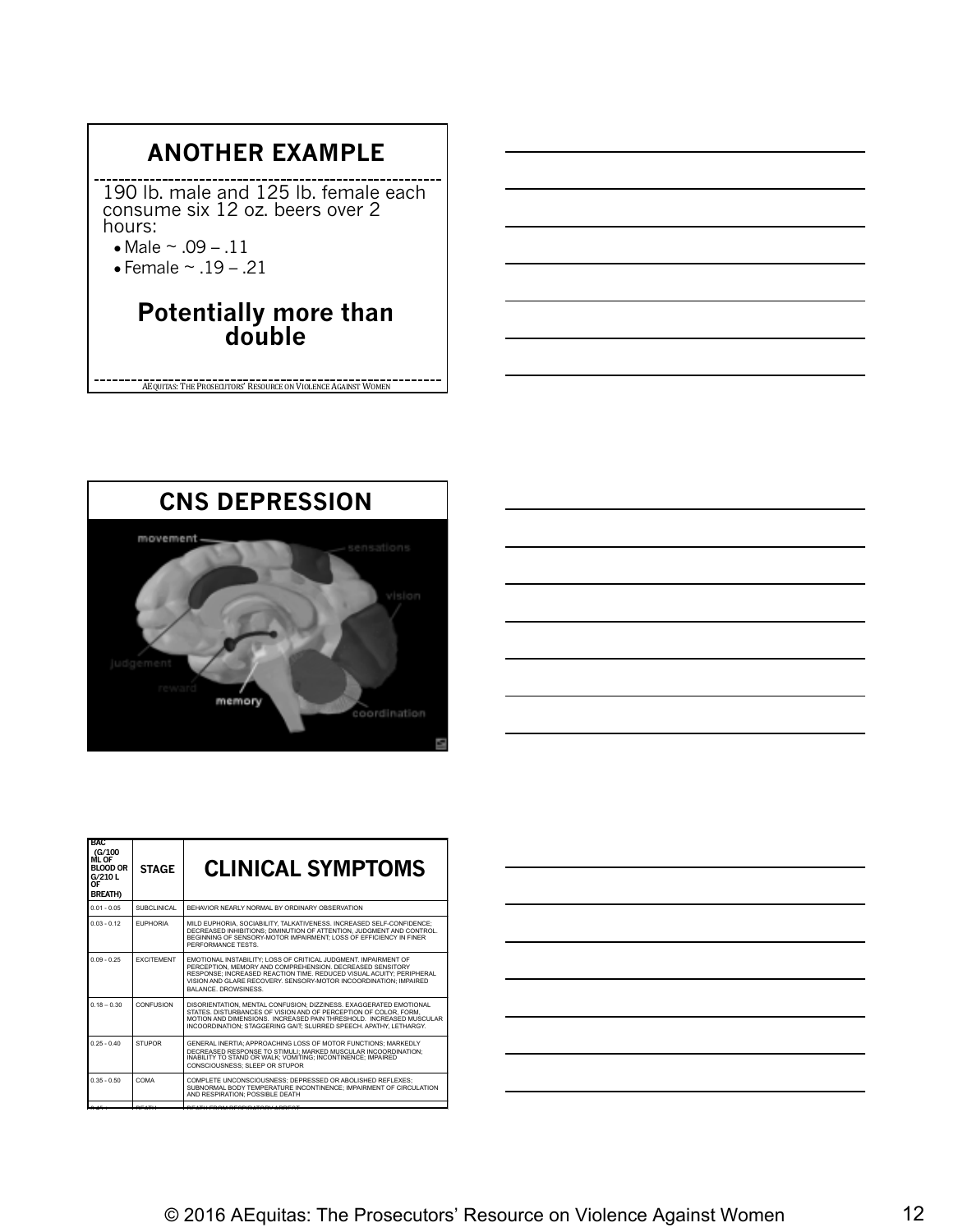## **BLACKOUTS v. PASS OUTS**

#### **BLACKOUTS**

AEQUITAS: THE PROSECUTORS' RESOURCE ON VIOLENCE AGAINST WOMEN

◉Periods of memory loss

◉No loss of consciousness

◉Brain's ability to form long-term memories from short-term memories is destroyed

#### **WHEN DO BLACKOUTS HAPPEN?**

**AEQUITAS: THE PROSECUTORS' RESOURCE ON VIOLENCE AGAINST WOMEN** 

◉Not predicted by BAC only

◉More likely to suffer the effects of blackout if BAC rises rapidly as opposed to slowly; e.g. shots

Aaron M. White, *What Happened? Alcohol, Memory, Blackouts, and the Brain*, NATIONAL INSTITUTE ON ALCOHOL ABUSE AND ALCOHOLISM, http://pubs.niaaa.nih.gov/publications/arh27- 2/186-196.htm (last visited July 14, 2015)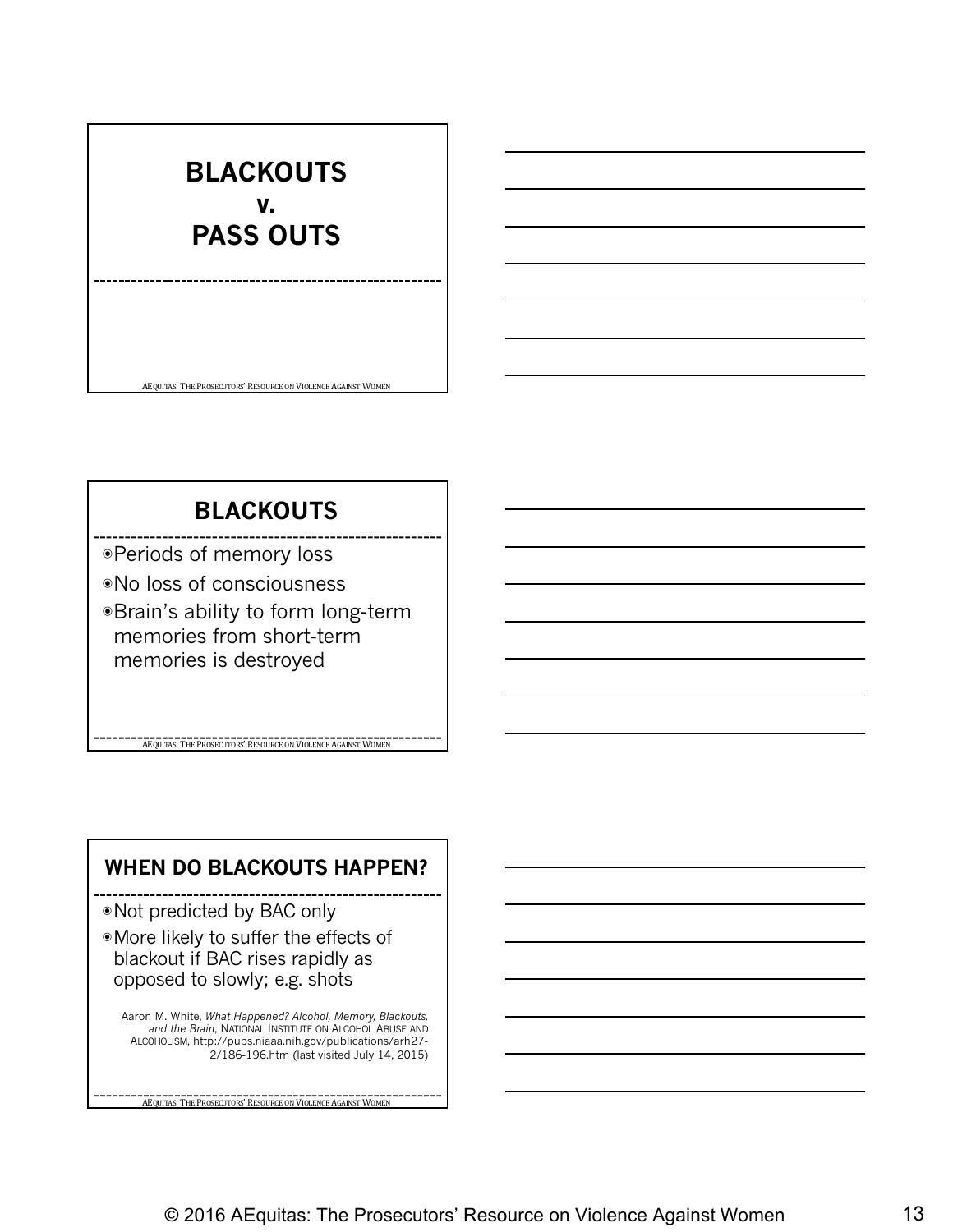#### **PASS OUTS**

- ◉Alcohol-induced unconsciousness
- ◉Sedation due to CNS depressant effect
- ◉Resembles sedated state associated with surgery
- ◉Can last for hours
- ◉Groggy-sedated feeling can linger for 24 hours

AEQUITAS: THE PROSECUTORS' RESOURCE ON VIOLENCE AGAINST WOMEN

#### **DRUGS v. ALCOHOL**

◉Similar in action on the CNS

- ◉Similar in effects on the body
- ◉Drugs act much more quickly and with greater potency than alcohol

**AEQUITAS: THE PROSECUTORS' RESOURCE ON VIOLENCE AGAINST WOMEN** 

◉Synergistic effects when consumed with alcohol

**NO! DOES FAILURE TO DETECT = NO DRUG USED?**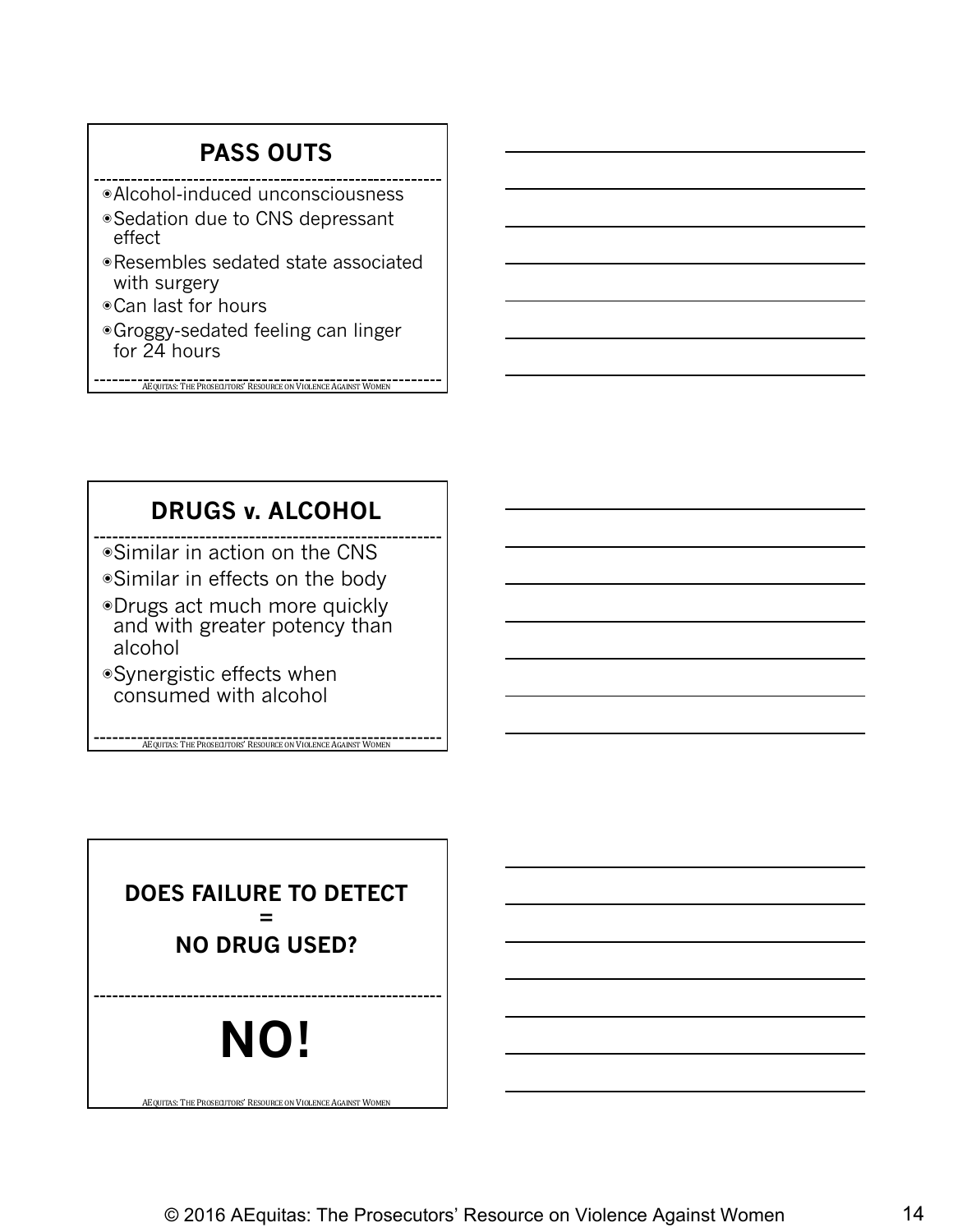#### **WHY NOT?**

◉Drugs are metabolized rapidly and eliminated from the body ◉Window for detection (with traditional tests) is brief

**AEQUITAS:** THE PROSECUTORS' RESOURCE ON VIOLENCE AGAINST WOMEN



AEQUITAS: THE PROSECUTORS' RESOURCE ON VIOLENCE AGAINST WOMEN **VICTIM CREDIBILITY**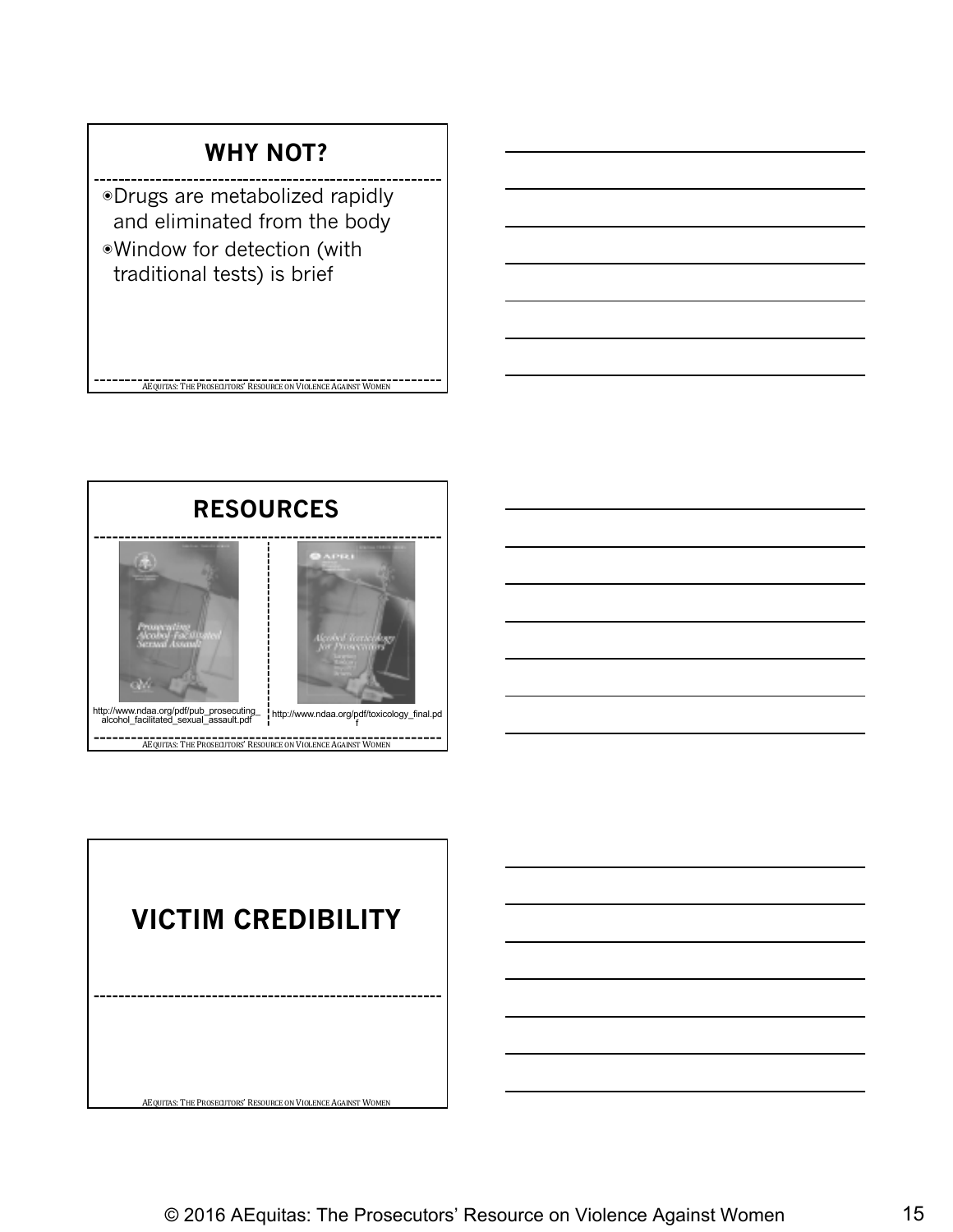









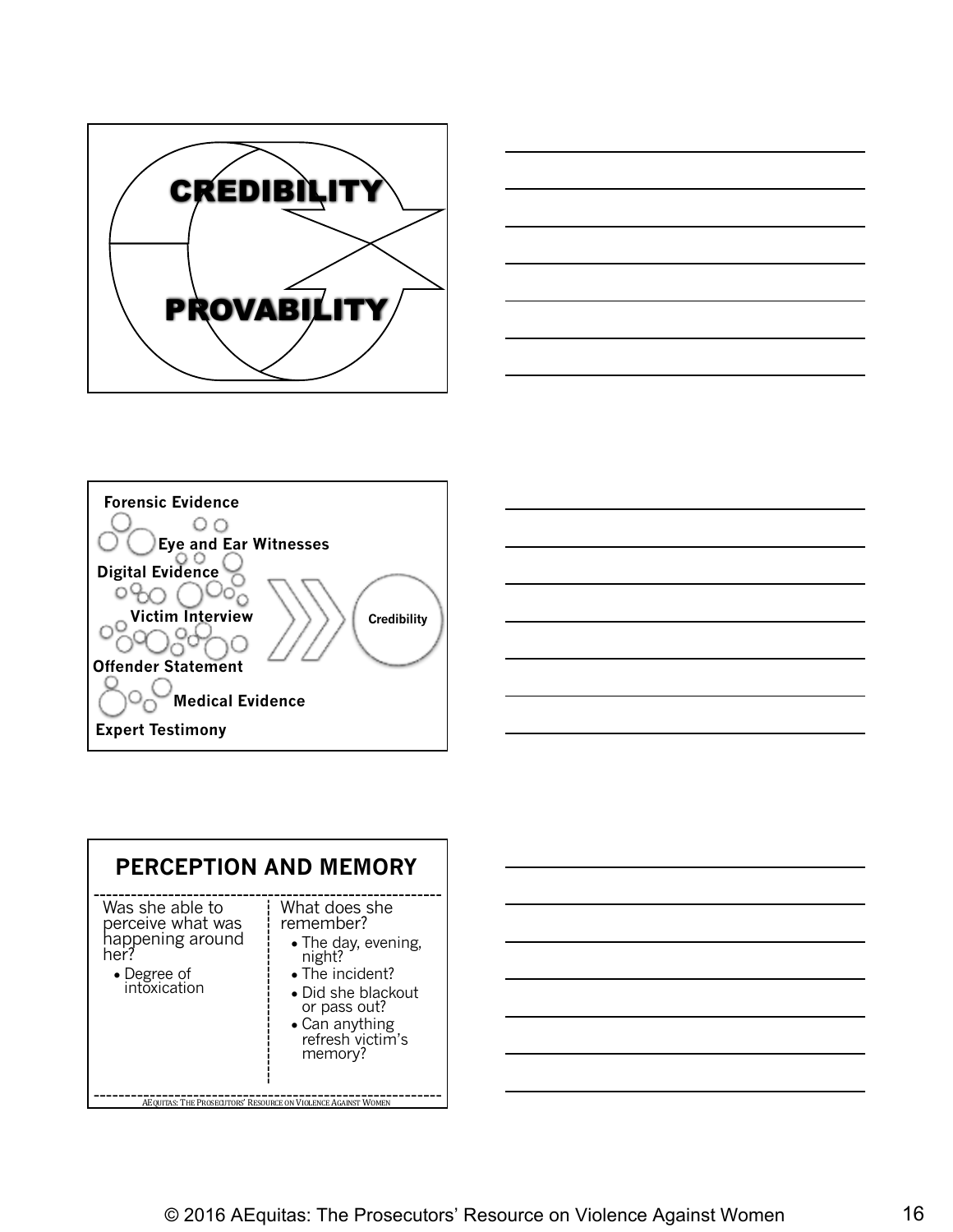#### **INCONSISTENT MEMORY**

◉Alcohol and / or neurobiology of trauma may cause inconsistencies in statements ◉Victim may be embarrassed

- ◉Victim may fear getting in trouble
- ◉Different (types of) interviews by different interviewers

AEQUITAS: THE PROSECUTORS' RESOURCE ON VIOLENCE AGAINST WOMEN

#### **WITNESSES**

- ◉Victim's friends
- ◉Bartenders
- ◉Prompt complaint
- ◉Offender's ex-girlfriends
- ◉Others at party / bar / event
- ◉Cab or Uber driver

**AEQUITAS:** THE PROSECUTORS' RESOURCE ON VIOLENCE AGAINST WOM

#### **PROMPT COMPLAINT**

◉If there is NOT a prompt complaint:

- Ask victim about what she did following the assault
- Talk to those with whom she interacted
- Prosecution may be able to use an expert at trial

- ◉If there IS a prompt complaint:
	- Interview witness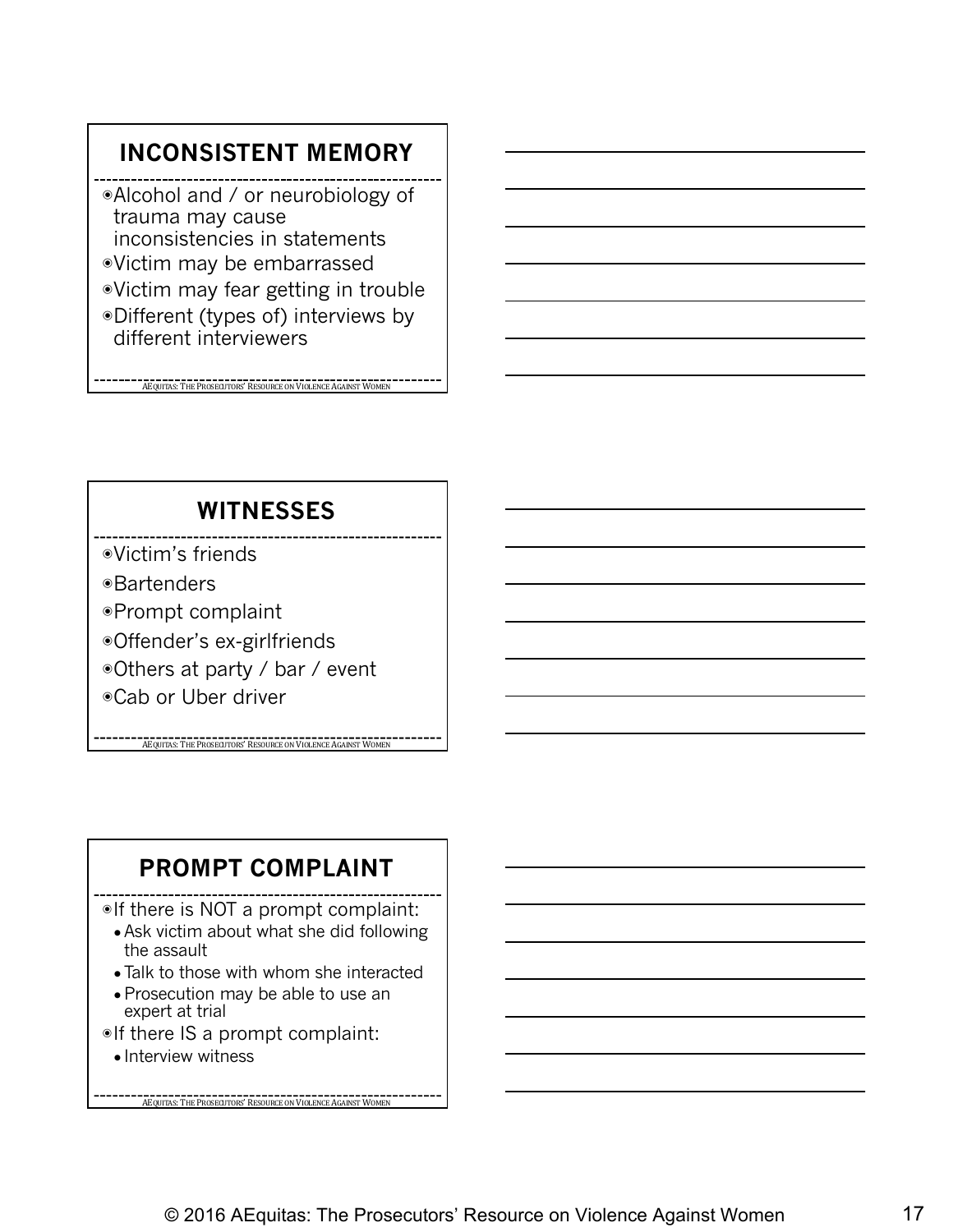

| <b>EVIDENCE COLLECTION</b> |                                                               |  |  |
|----------------------------|---------------------------------------------------------------|--|--|
| <b>CRIME SCENE</b>         | <b>OTHER PHYSICAL</b><br><b>EVIDENCE</b>                      |  |  |
| <sup>●</sup> Blood         | · Surveillance tapes                                          |  |  |
| ⊕Hair                      | · Social media, cell                                          |  |  |
| ⊕Urine                     | phones                                                        |  |  |
| ⊕Vomit                     | • Glasses, punch                                              |  |  |
| ⊕Semen                     | bowls                                                         |  |  |
| ●Sheets                    | • Receipts or credit                                          |  |  |
| <sup>●</sup> Clothing      | card charges                                                  |  |  |
| ⊕Condom                    |                                                               |  |  |
|                            | AEQUITAS: THE PROSECUTORS' RESOURCE ON VIOLENCE AGAINST WOMEN |  |  |

| -   |                                                                      |  |      |
|-----|----------------------------------------------------------------------|--|------|
|     |                                                                      |  |      |
|     |                                                                      |  |      |
|     |                                                                      |  |      |
|     | <u> 1989 - Johann Barbara, martxa alemaniar argametra (h. 1989).</u> |  | ____ |
| ___ |                                                                      |  |      |
|     |                                                                      |  |      |
|     |                                                                      |  |      |

| <b>SEXUAL ASSAULT NURSE EXAMINER</b><br>(SANE)                                                                                                                                              |  |  |
|---------------------------------------------------------------------------------------------------------------------------------------------------------------------------------------------|--|--|
| · Incapacitated patients are statistically<br>significantly less likely to have genital<br>and non-genital trauma than patients<br>who were not incapacitated at the time<br>of the assault |  |  |
| • Most common non-genital injury =<br>bruising to the arms and legs                                                                                                                         |  |  |
| ANDRE ROSAY & TARA HENRY, FINAL REPORT: ALASKA SEXUAL ASSAULT<br>NURSE EXAMINER STUDY (Oct. 2008)                                                                                           |  |  |
| AEQUITAS: THE PROSECUTORS' RESOURCE ON VIOLENCE AGAINST WOMEN                                                                                                                               |  |  |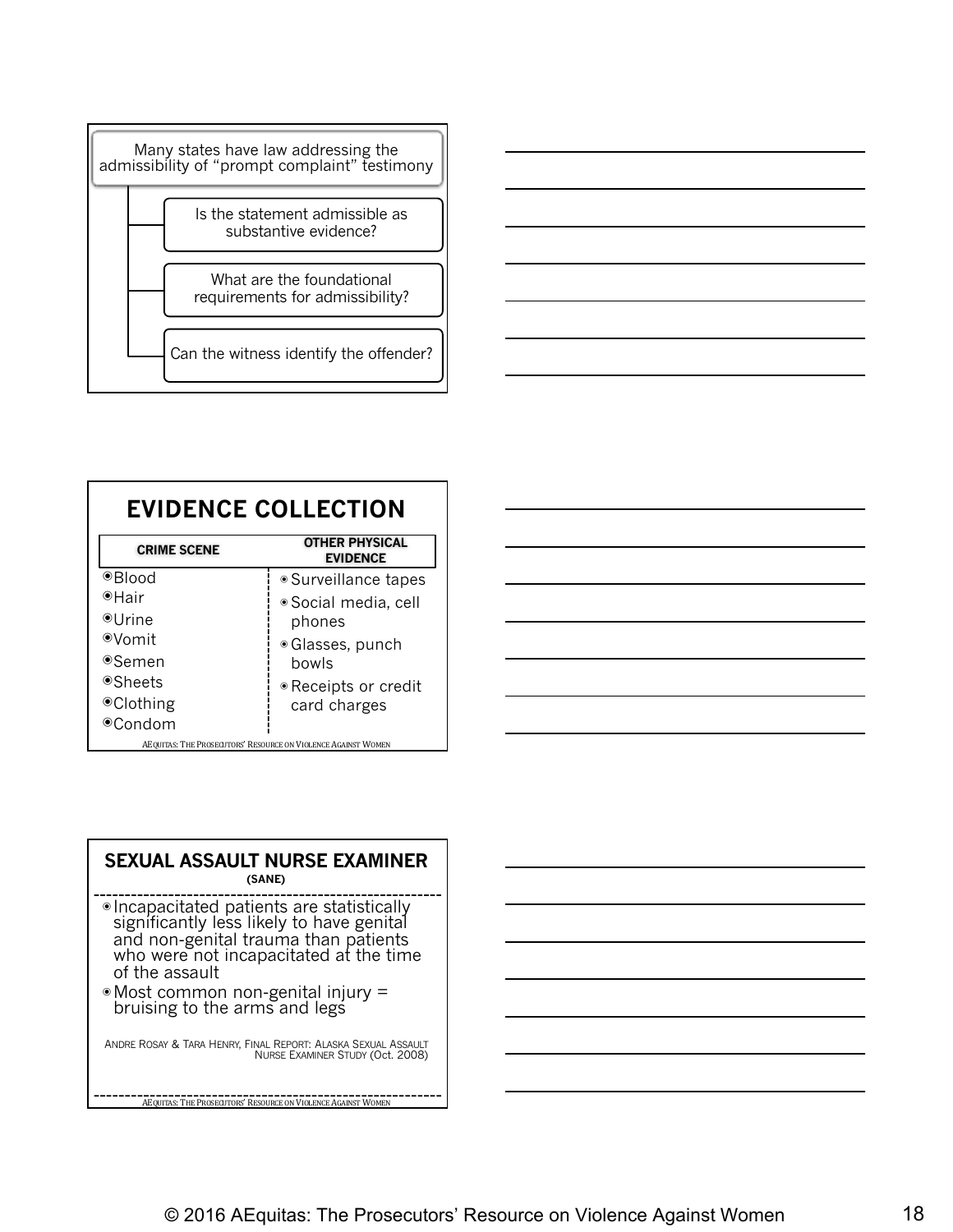#### **PRETEXTUAL COMMUNICATIONS**

- ◉Check the law
- ◉Make sure the victim or cooperating witness can handle it
- ◉Plan carefully
	- Consider different mediums of communication

AEQUITAS: THE PROSECUTORS' RESOURCE ON VIOLENCE AGAINST WOMEN

●What should you say?

**OFFENDER INTERVIEW**

◉Always attempt an interview!!

◉Get the offender to corroborate specifics of victim's account

- ◉Ask about whether he believes the victim was drunk – why or why not?
- ◉Why does he think the encounter was consensual?

**AEQUITAS:** THE PROSECUTORS' RESOURCE ON VIOLENCE AGAINST WOMEN

**AEQUITAS:** THE PROSECUTORS' RESOURCE ON VIOLENCE AGAINST WOMEN **OFFENDER'S ACTIONS**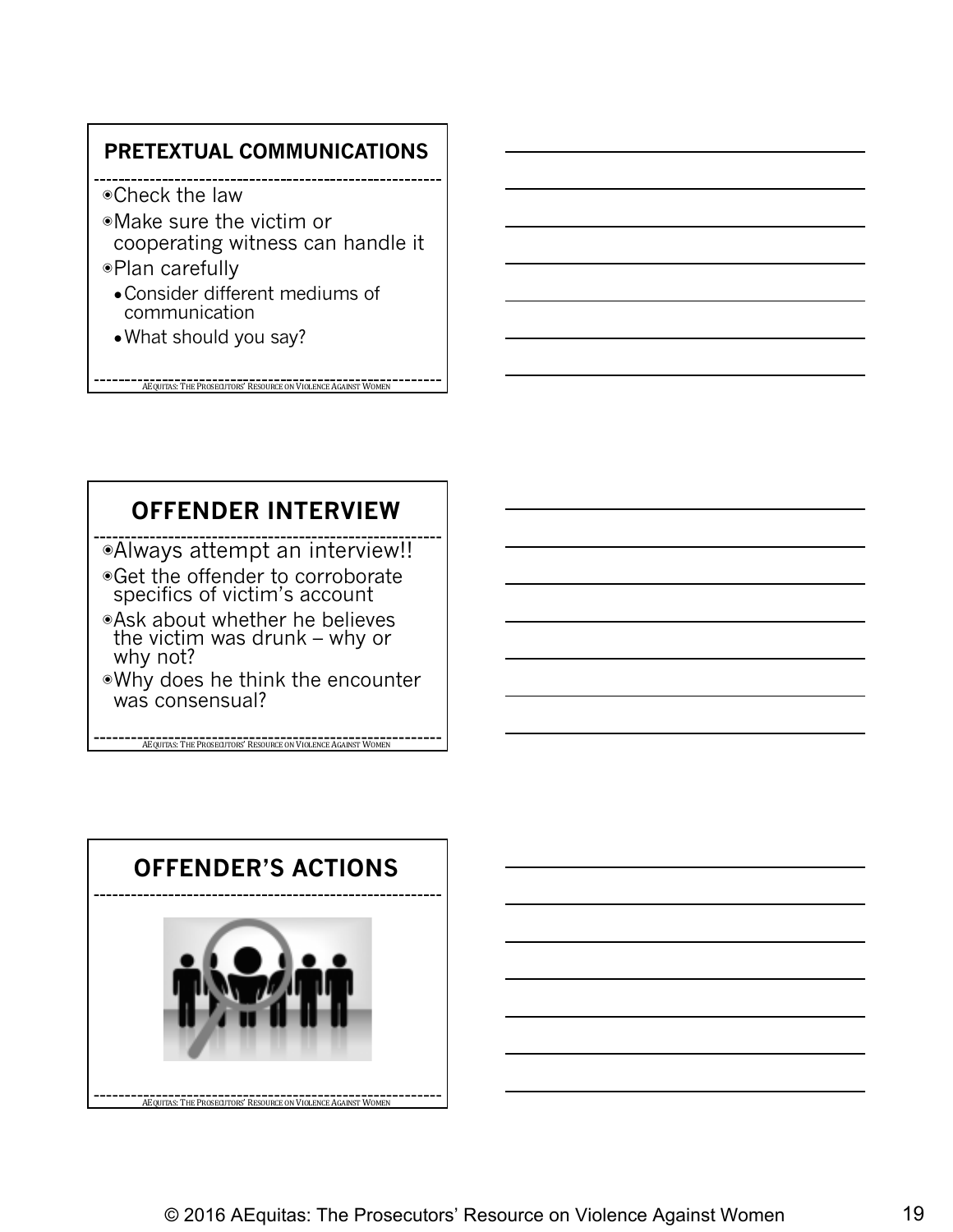









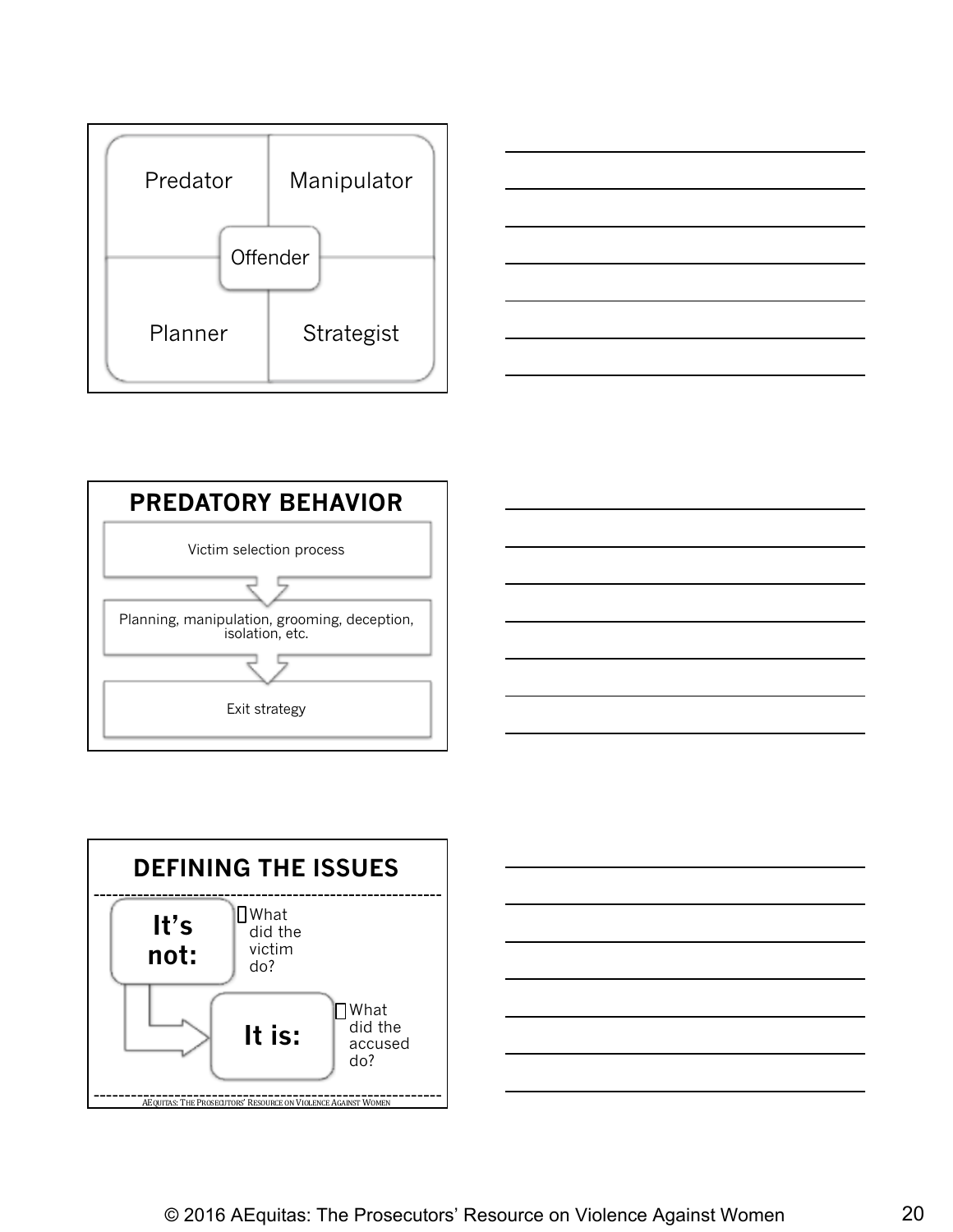



# AEQUITAS: THE PROSECUTORS' RESOURCE ON VIOLENCE AGAINST WOMEN **TRAUMA-INFORMED INTERVIEWING**

"[These] are deeply traumatic crimes that can cause severe damage to survivors' emotional, spiritual, and psychological well-being …. [F]ar too many survivors are harmed or retraumatized by insensitive, uninformed, or inadequate community and criminal justice system responses."

Bea Hanson, Principal Deputy Director, U.S. Department of Justice, Office on Violence Against Women, July 30, 2014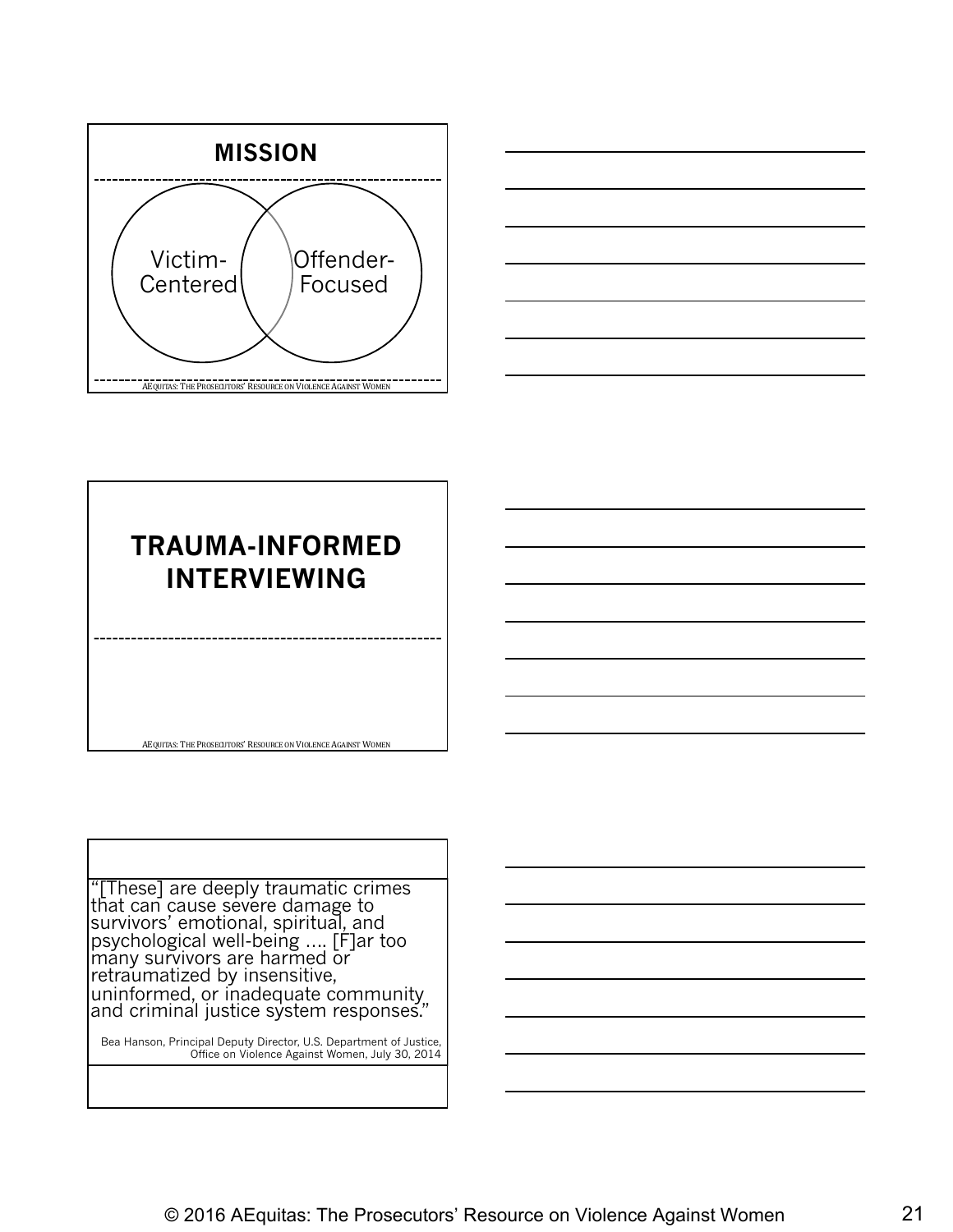#### **THE EFFECTS OF TRAUMA**

AEQUITAS: THE PROSECUTORS' RESOURCE ON VIOLENCE AGAINST WOMEN

"Traumatic events are extraordinary, not because they occur rarely but rather because they overwhelm the ordinary human adaptation to life."

Judith Herman, Center for Nonviolence and Social Justice

#### **EFFECTS OF TRAUMA**

- ◉There is no "blue print" of how trauma impacts an individual
- ◉Cognition and behavior are affected by trauma
- ◉Recognizing some common reactions to trauma can assist us in responding to victims of sexual assault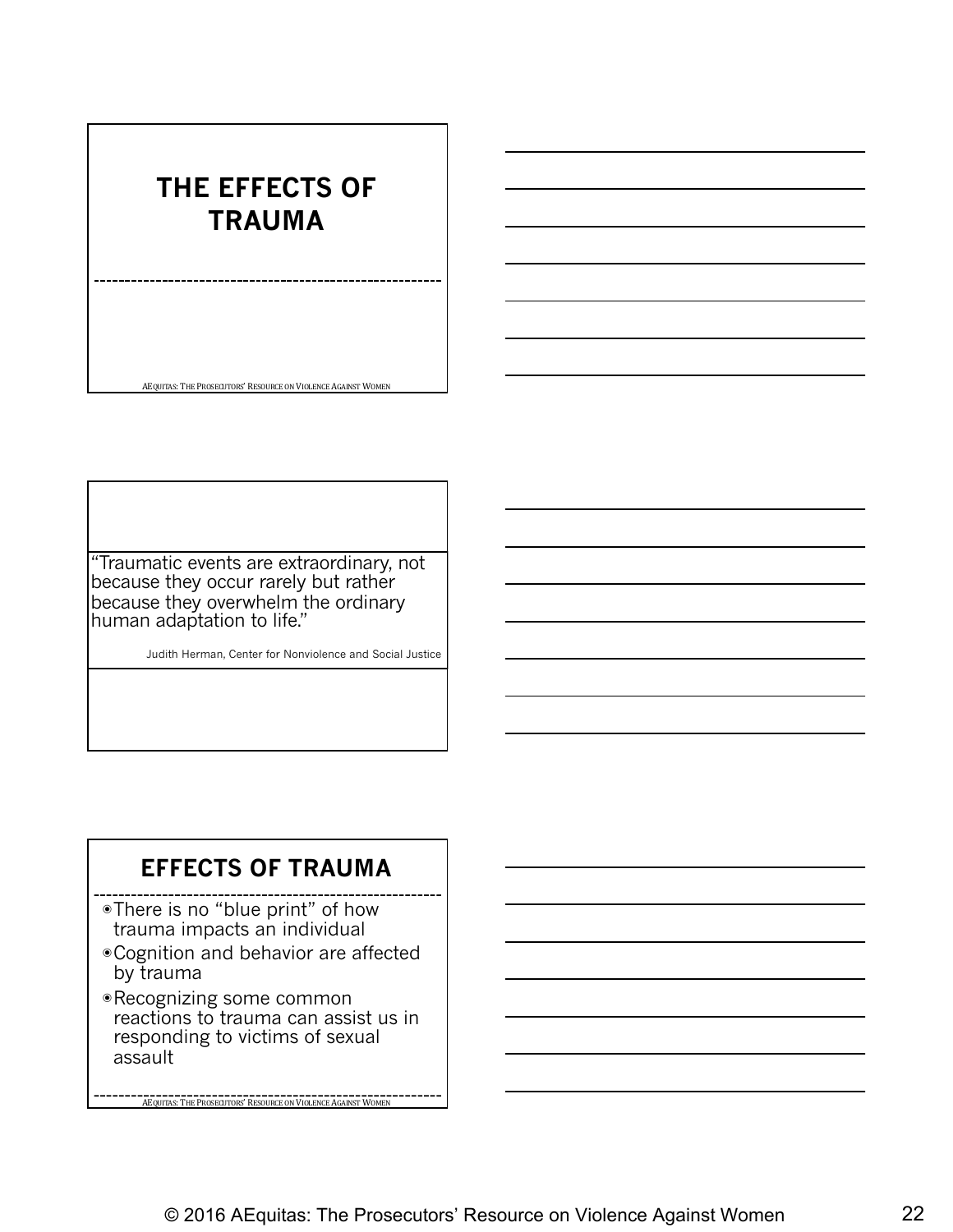



#### **REMINDER**

- ◉Offender inflicted trauma on victim
- ◉Offender is responsible for the victim's reaction to that trauma

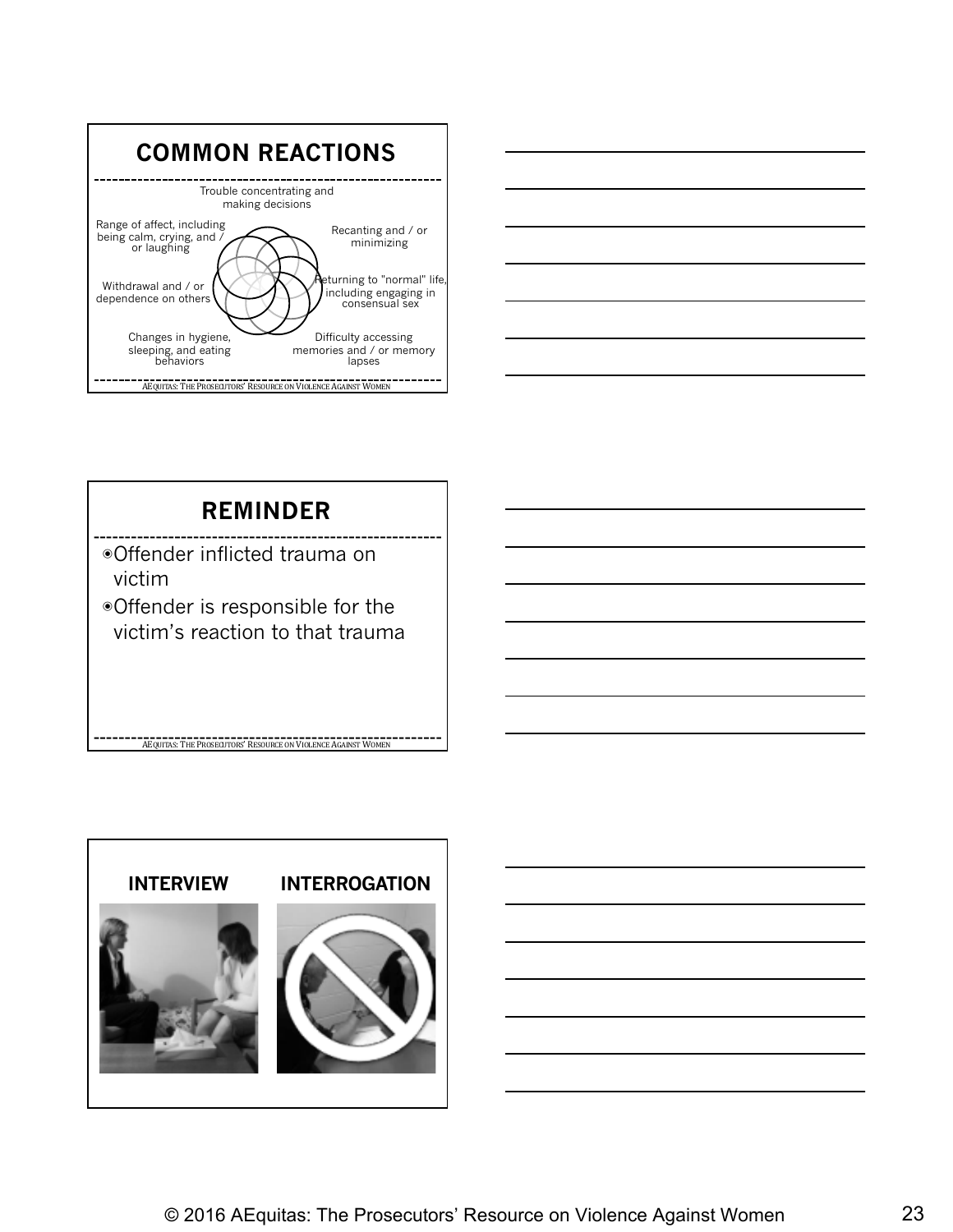





| <b>MULTIPLE INTERVIEWS</b>                                                                                                                                                                          |                                                                                                          |  |
|-----------------------------------------------------------------------------------------------------------------------------------------------------------------------------------------------------|----------------------------------------------------------------------------------------------------------|--|
| <b>INITIAL</b>                                                                                                                                                                                      | <b>FOLLOW-UP</b>                                                                                         |  |
| <sup>●</sup> Build rapport<br>● Establish general<br>facts of the case<br>Oldentify evidentiary<br>leads<br>Talk about safety<br>plan and witness<br>intimidation<br>●Plan for follow-up<br>meeting | ● Follow-up on<br>initial interview<br>$\bullet$ Gather more<br>detailed<br>information about<br>assault |  |
| AEQUITAS: THE PROSECUTORS' RESOURCE ON VIOLENCE AGAINST WOMEN                                                                                                                                       |                                                                                                          |  |

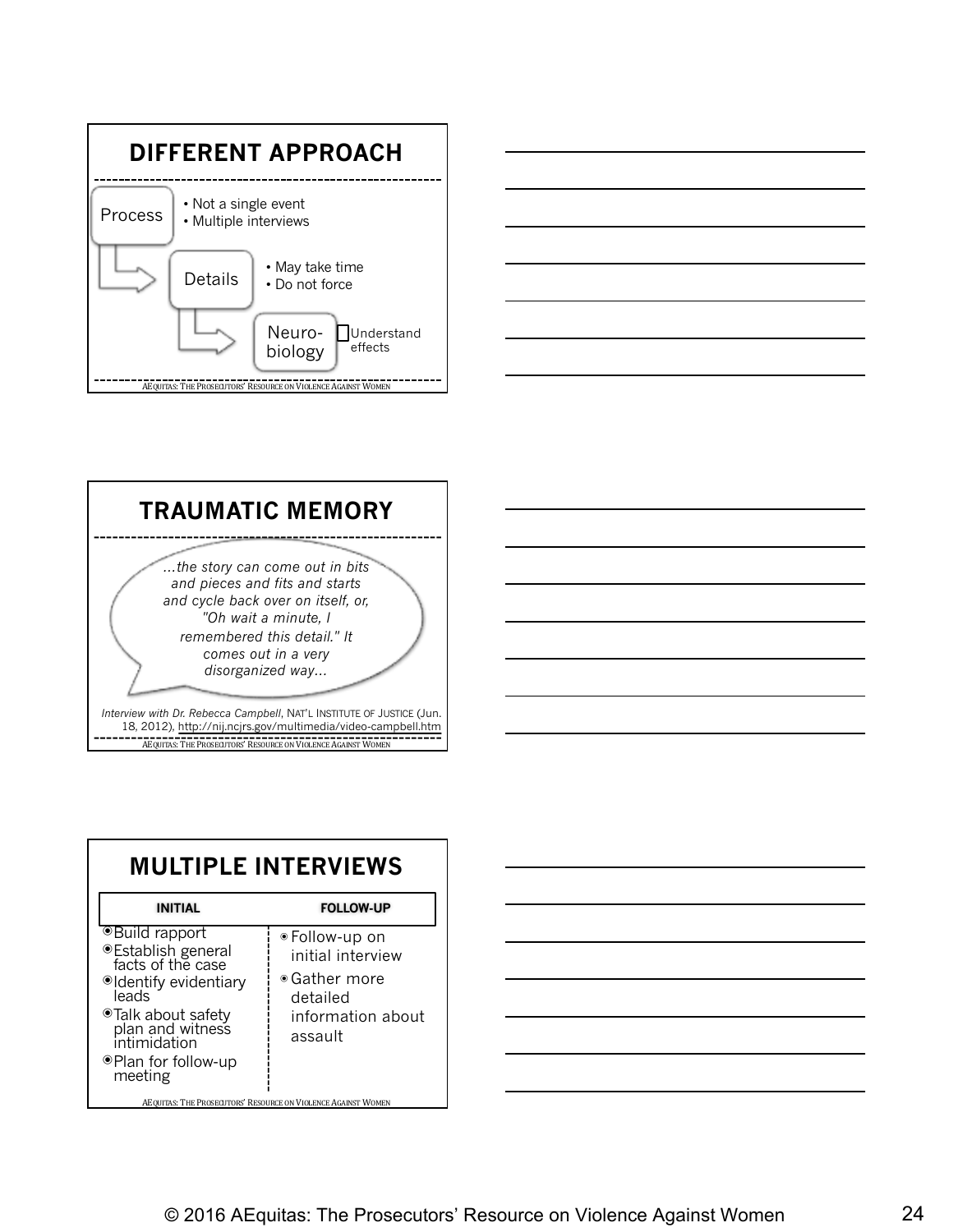| <b>RAPPORT BUILDING</b>                                                                                                                                                                                   |                                                                                                                                             |  |
|-----------------------------------------------------------------------------------------------------------------------------------------------------------------------------------------------------------|---------------------------------------------------------------------------------------------------------------------------------------------|--|
| Establish trust<br>• Provide victim with<br>some control over<br>the interview<br>$\bullet$ Be truthful, but not<br>discouraging<br>• Don't make<br>promises you can't<br>keep<br>• Acknowledge<br>trauma | Get to know the<br>victim<br>$\bullet$ Talk to victim about<br>their lives - before<br>and after the assault<br>• Let them know you<br>care |  |
| AEOUITAS: THE PROSECUTORS' RESOURCE ON VIOLENCE AGAINST WOMEN                                                                                                                                             |                                                                                                                                             |  |

#### **INTERVIEWING BASICS**

- ◉Don't interrupt
- ◉Refrain from excessive note taking
- ◉Avoid judgmental questions or ones that could be *heard* as being judgmental
- ◉Recreate the reality of the crime

**AERO ACCORDING THE PROSECUTORS' RESOURCE ON VIOLENCE AGAINST WOMEN** 

| <b>KEY WORDS</b>                                            |                                                                                             |  |
|-------------------------------------------------------------|---------------------------------------------------------------------------------------------|--|
| <b>AVOID ASKING:</b><br>• Why didn't you?<br>• Why did you? | DO ASK:<br>• Are you you able<br>to tell me?<br>• What are you<br>able to tell me<br>about? |  |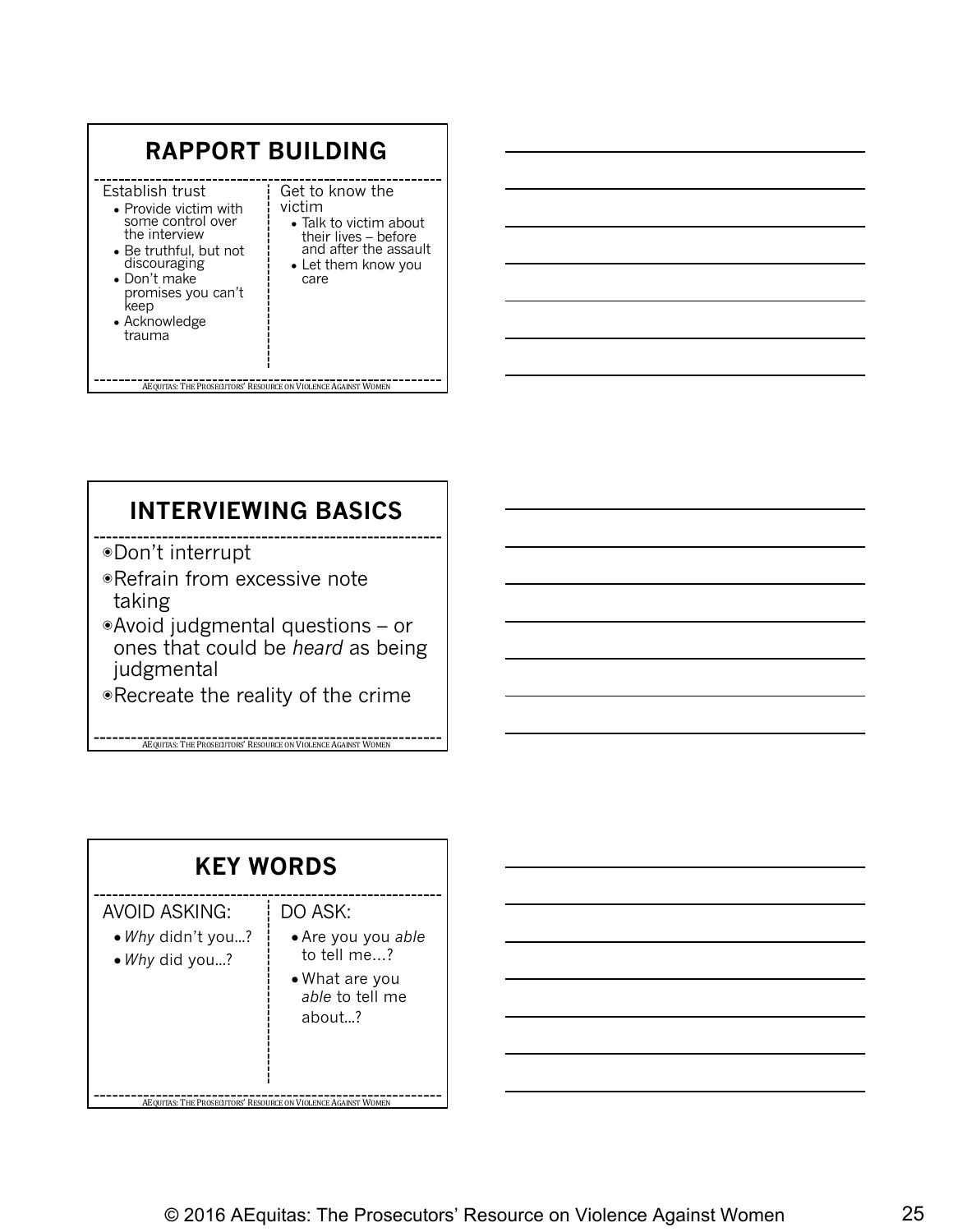



#### **OPEN QUESTIONS**

Invite victim to volunteer as much information as possible

- How did the night start?
- What was the party like?
- What are you able to tell me about what happened once you were alone?

*Be careful not to interrupt the victim*

**AEQUITAS:** THE PROSECUTORS' RESOURCE ON VIOLENCE AGAINST WOM

#### **CLOSED QUESTIONS**

Narrow and seek a one or twoword answer

- When you left your house, was it dark outside?
- Did you pay for the drinks?
- ●Do you remember anyone taking photos at the party?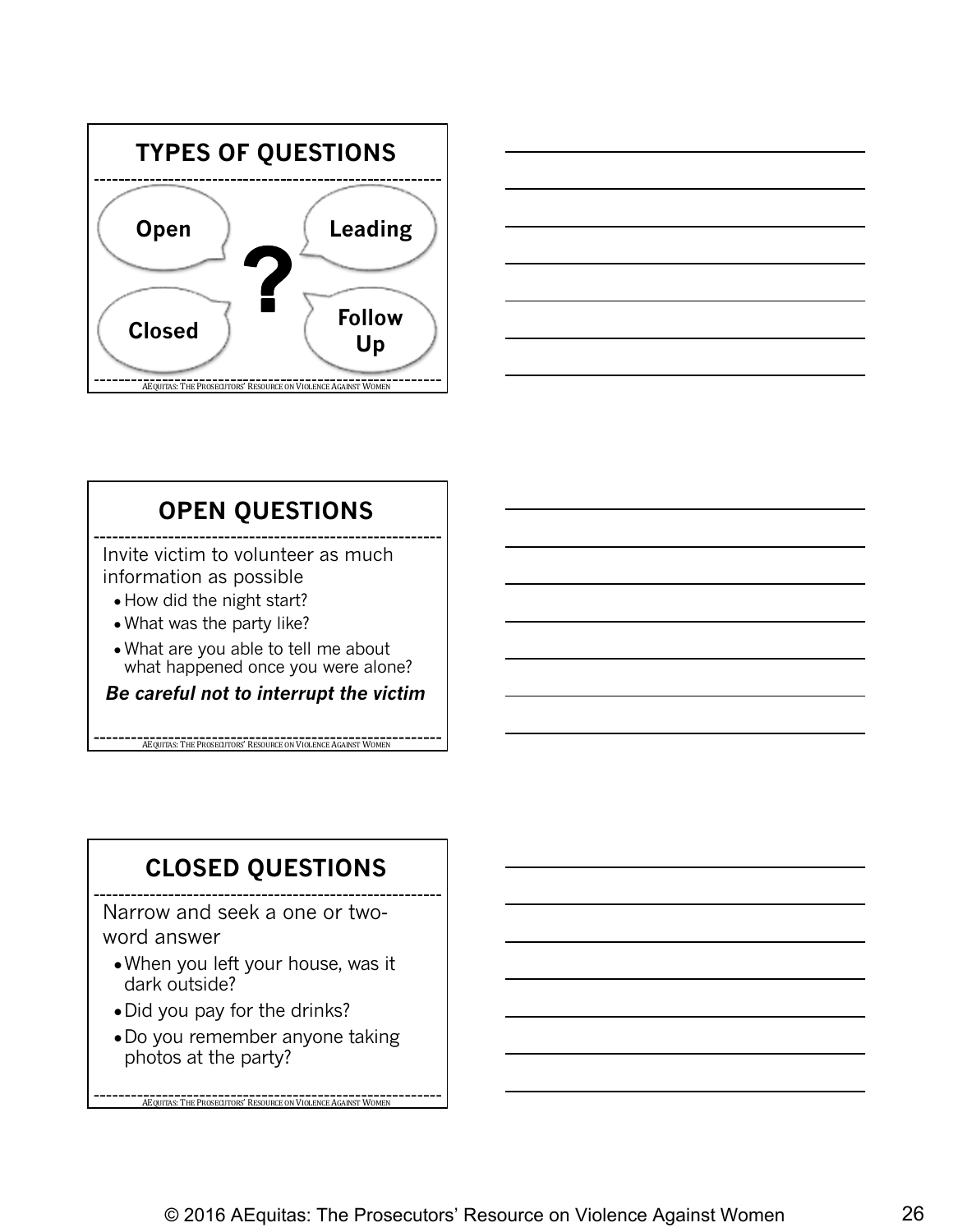#### **FOLLOW-UP QUESTIONS**

Used to clarify a response to an open question

- ●When you say that he gave you a funny look, can you describe that a little more?
- ●You said that there was a "tussle" what do you mean by that? *Be careful not to interrupt*

AEQUITAS: THE PROSECUTORS' RESOURCE ON VIOLENCE AGAINST WOMEN

#### **LEADING QUESTIONS**

Suggest an answer in the questions and are used to confirm facts that logically flow from the victim's responses

- You drank the shot he bought you?
- Your friend was not there at that point?

*Use sparingly*

**ACQUITAS:** THE PROSECUTORS' RESOURCE ON VIOLENCE AGAINST WOM

#### **SUMMARY**

List the facts and feelings you have learned in the interview and invite the victim to elaborate or explain anything that was misunderstood or omitted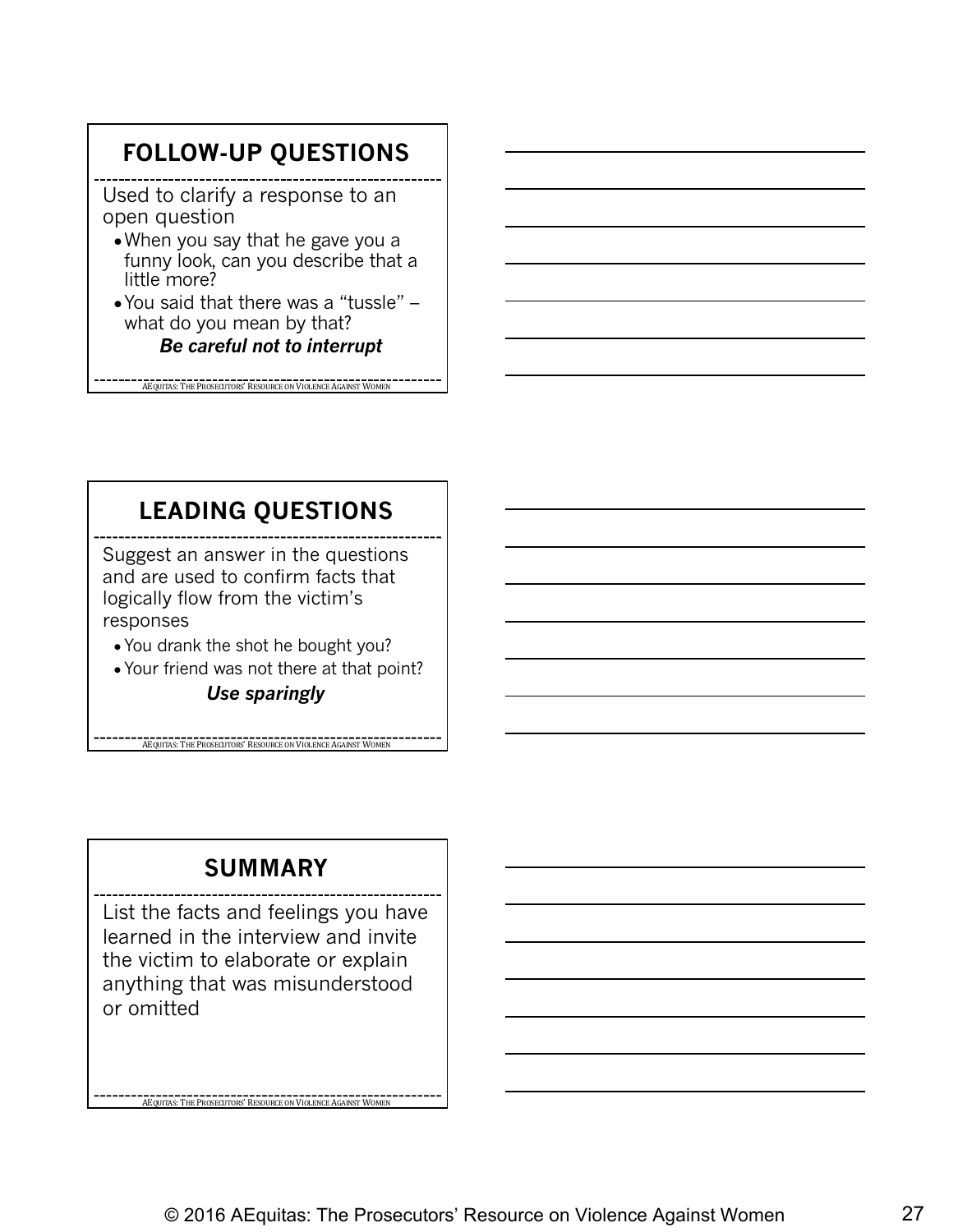#### **DETAILS**

- ◉An open-ended, narrative approach that elicits sensory details can allow a victim to describe the assault in her/his own words
- ◉Pay attention to small details that victim focuses on – they may turn out to be very important
- ◉What the victim smelled, felt, or heard can help us gather corroborating evidence

AEQUITAS: THE PROSECUTORS' RESOURCE ON VIOLENCE AGAINST WOMEN

# **PRETRIAL LITIGATION**



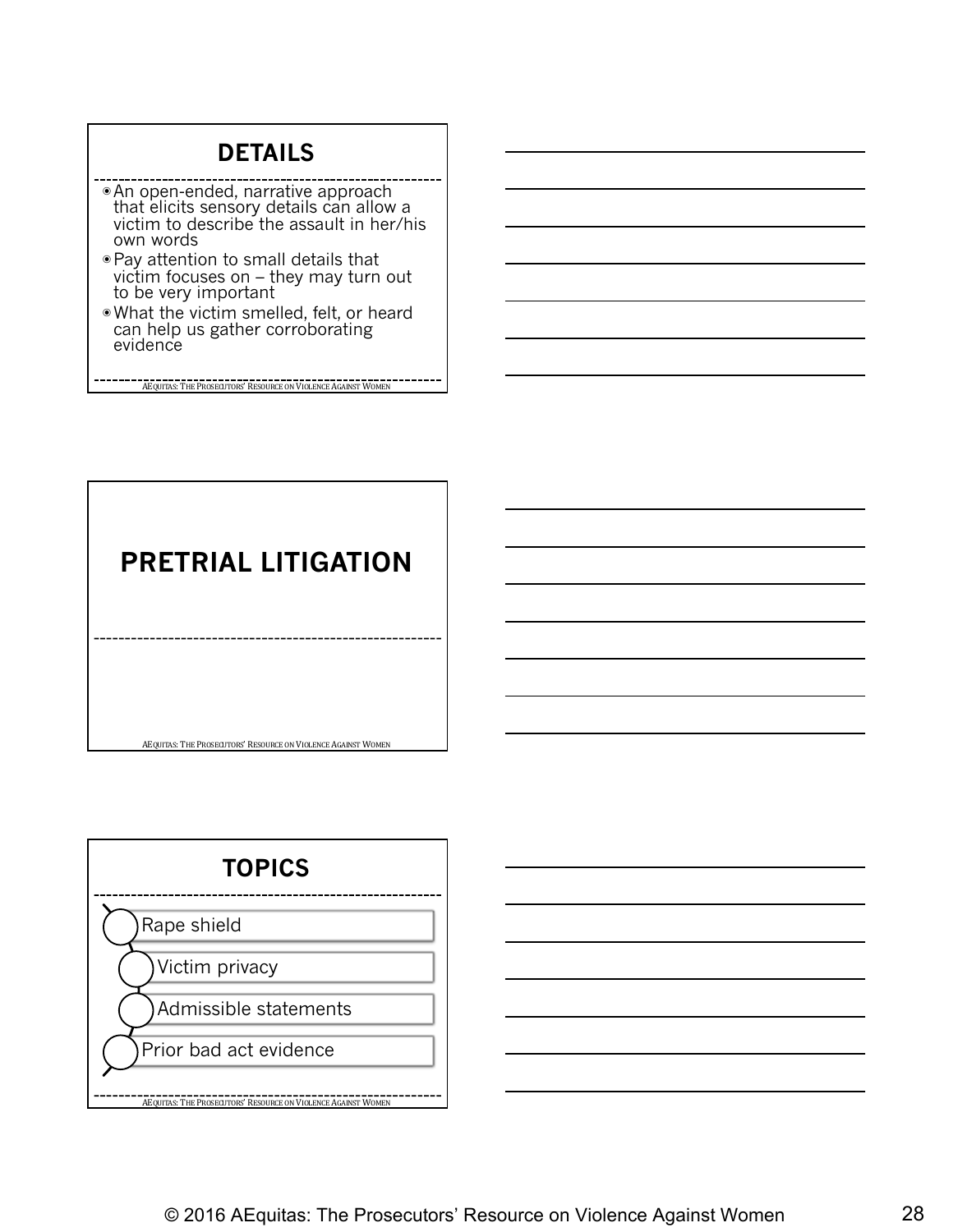#### **MOTIONS** *IN LIMINE*

- ◉Preview evidence for judge
- ◉Brief complex legal issues
- ◉Establish evidence that will and will not be admitted at trial
- ◉Requires thoughtful consideration of case well in advance of trial date

AEQUITAS: THE PROSECUTORS' RESOURCE ON VIOLENCE AGAINST WOMEN

#### **RAPE SHIELD**

**ADVISOR COMMITTEE NOTES, FRE 412**

"The rule aims to safeguard the alleged victim against the invasion of privacy, potential embarrassment and sexual stereotyping that is associated with public disclosure of intimate sexual details and the infusion of sexual innuendo into the factfinding process."



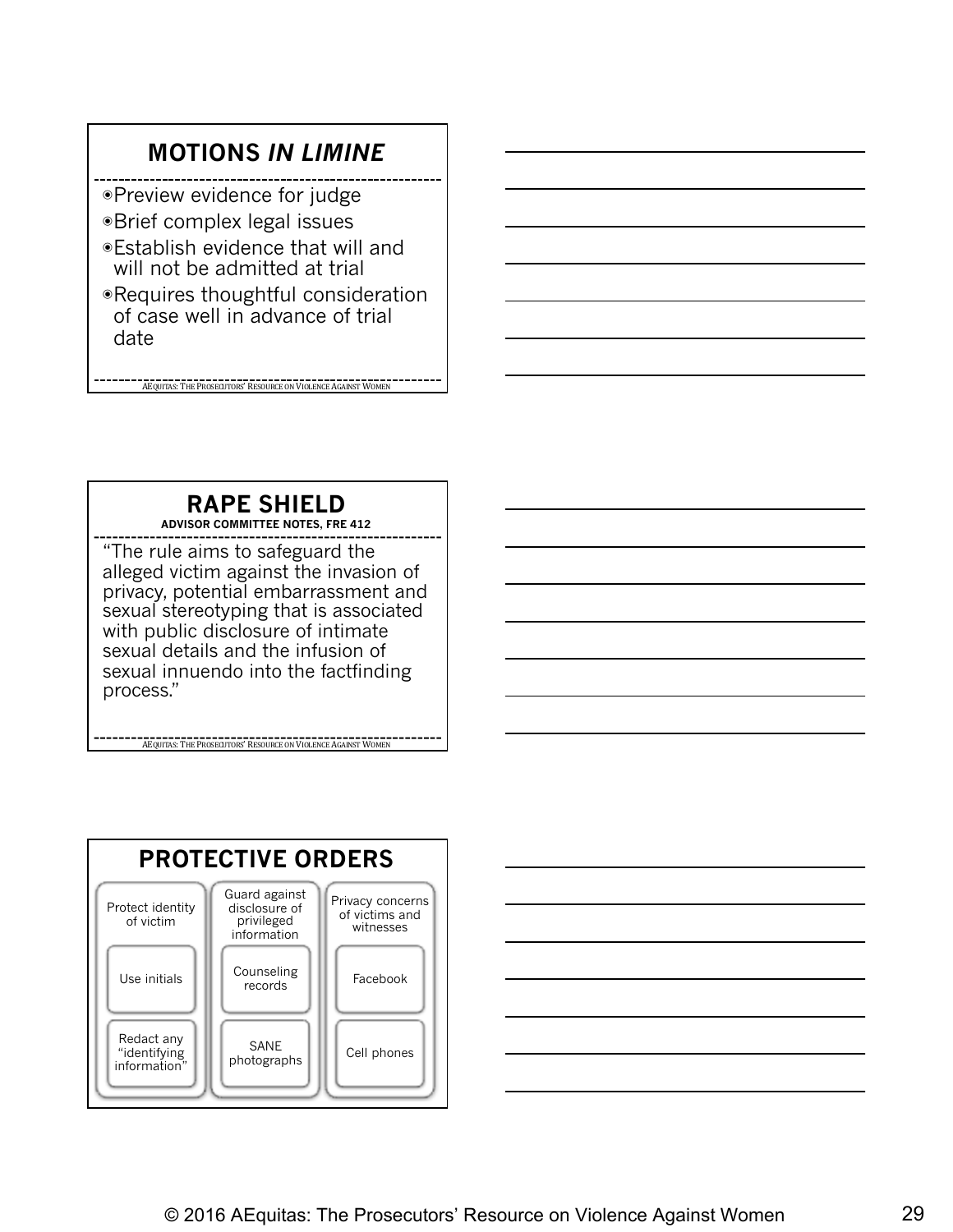| <b>ADMIT STATEMENTS</b>                                        |                                                                |  |
|----------------------------------------------------------------|----------------------------------------------------------------|--|
| <b>HEARSAY EXCEPTIONS</b><br><b>NON-HEARSAY</b>                |                                                                |  |
| ● Not for the truth of<br>the matter asserted<br>⊕ Verbal acts | • Statements for<br>medical treatment<br>● Excited utterances  |  |
| ● Prior consistent<br>statements when<br>offered to rebut an   | • Then-existing mental,<br>emotional, or physical<br>condition |  |
| implied charge of<br>fabrication                               | • Present sense<br>impression                                  |  |
| Is a <i>Crawford</i> analysis necessary?                       |                                                                |  |
| AEQUITAS: THE PROSECUTORS' RESOURCE ON VIOLENCE AGAINST WOMEN  |                                                                |  |



#### **PRIOR BAD ACT EVIDENCE**

- ◉Requires diligent, thorough investigation into offender's background; not just criminal history
- ◉Subsequent acts are also admissible under rule
	- Witness intimidation
	- Tampering with witnesses or evidence

**AEQUITAS: THE PROSECUTORS' RESOURCE ON VIOLENCE AGAINST WOMEN** 

#### **COLLABORATING WITH ALLIED PROFESSIONALS**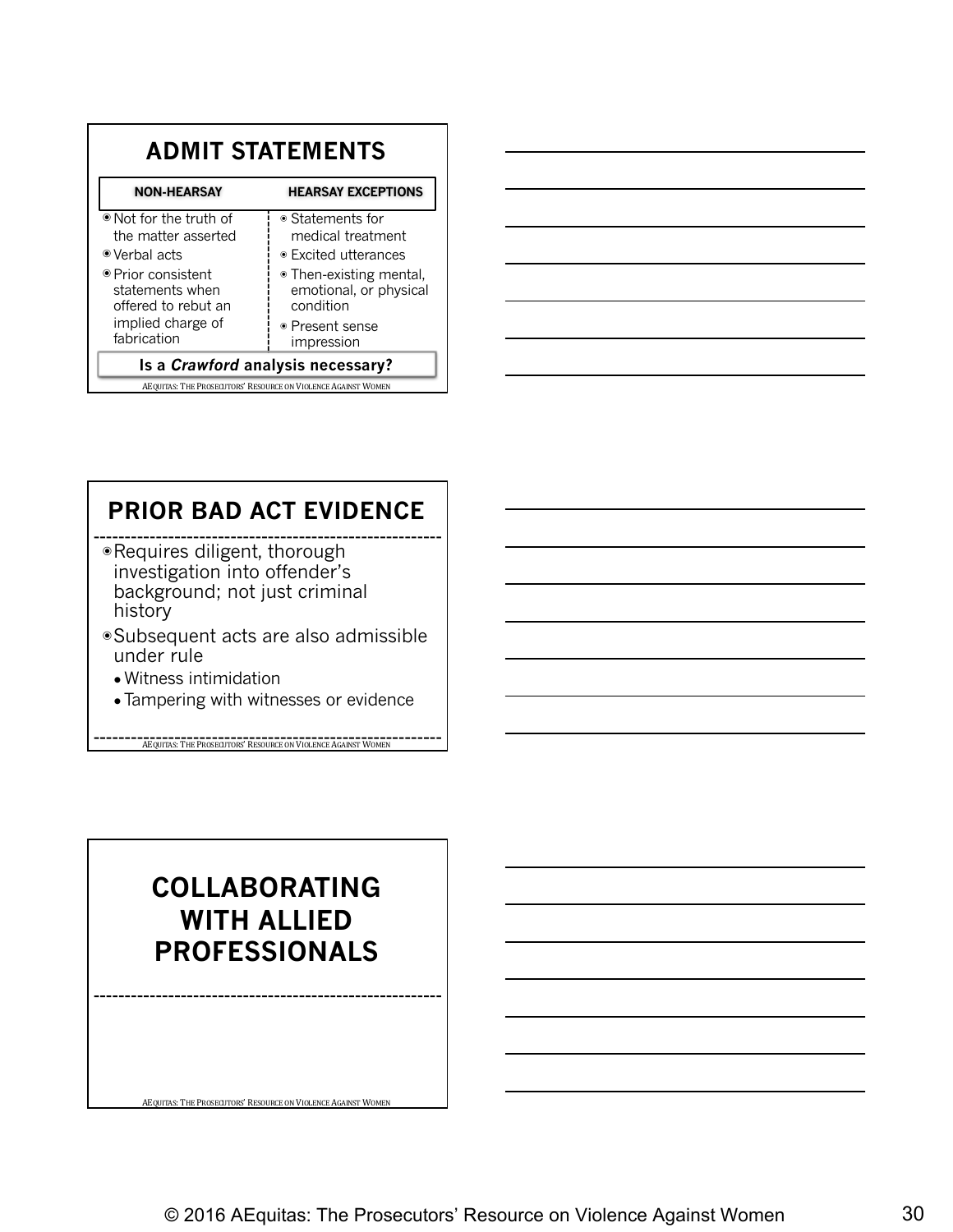#### **TRUE COLLABORATION**

- ◉Provides victim with holistic support, including safety planning
- ◉Demonstrates systematic engagement
- ◉ Improves communication
- ◉ Identifies gaps
- ◉Enhances participation
- ◉Educates each partner about each others' roles and expertise
- ◉Encourages mutual respect

AEQUITAS: THE PROSECUTORS' RESOURCE ON VIOLENCE AGAINST WOMEN

#### **BENEFIT TO PROSECUTOR**

- ◉Recognize impact of trauma on victim behavior
- ◉Sharpens focus on offender
- ◉Collection and analysis of evidence
- ◉Enhances interviewing skills
- ◉Compelling evidence and connection with jury



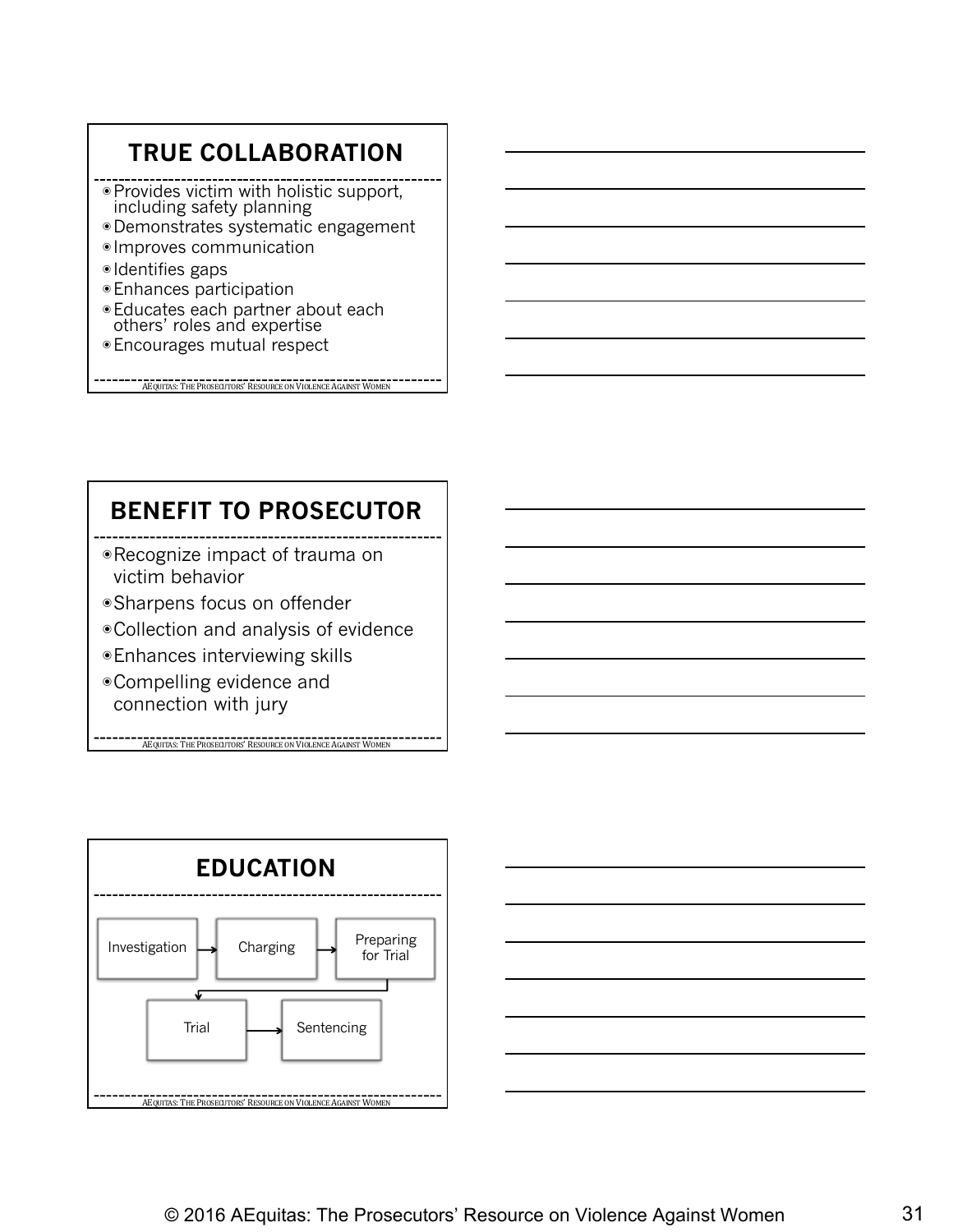



| <b>PARTICIPATION</b>                                                                                                |                                                                                                                                               |  |
|---------------------------------------------------------------------------------------------------------------------|-----------------------------------------------------------------------------------------------------------------------------------------------|--|
| ⊕Be present<br><b>•Listen</b><br>⊕Learn distinct<br>roles<br>● Accept criticism<br>·Identify gaps and<br>challenges | • Analyze<br><b>SUCCESSES</b><br>● Educate others<br>• Share appropriate<br>information<br>● Encourage input<br>● Commit to<br>sustainability |  |
| AEQUITAS: THE PROSECUTORS' RESOURCE ON VIOLENCE AGAINST WOMEN                                                       |                                                                                                                                               |  |

**TRIAL STRATEGIES**AEQUITAS: THE PROSECUTORS' RESOURCE ON VIOLENCE AGAINST WOMEN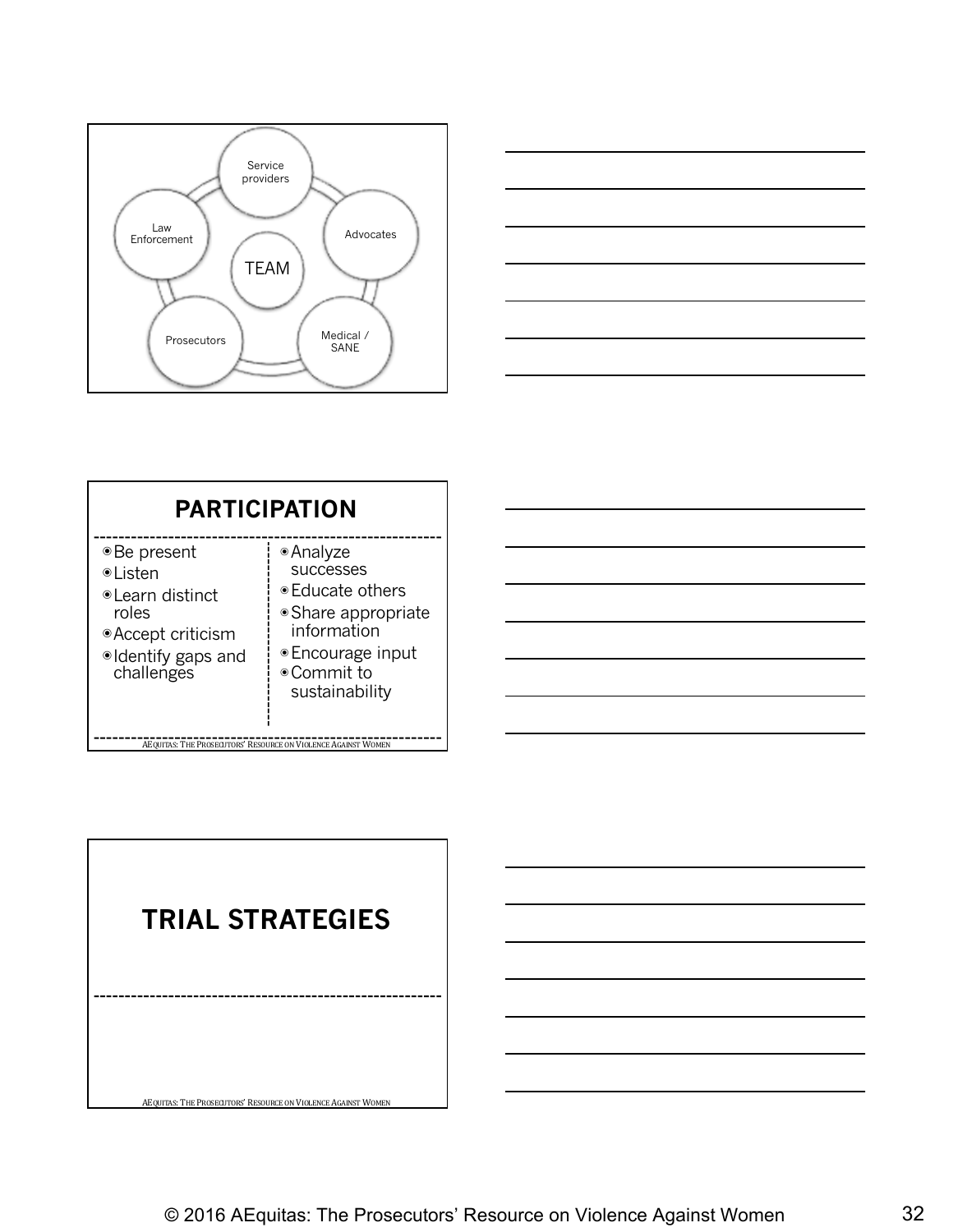





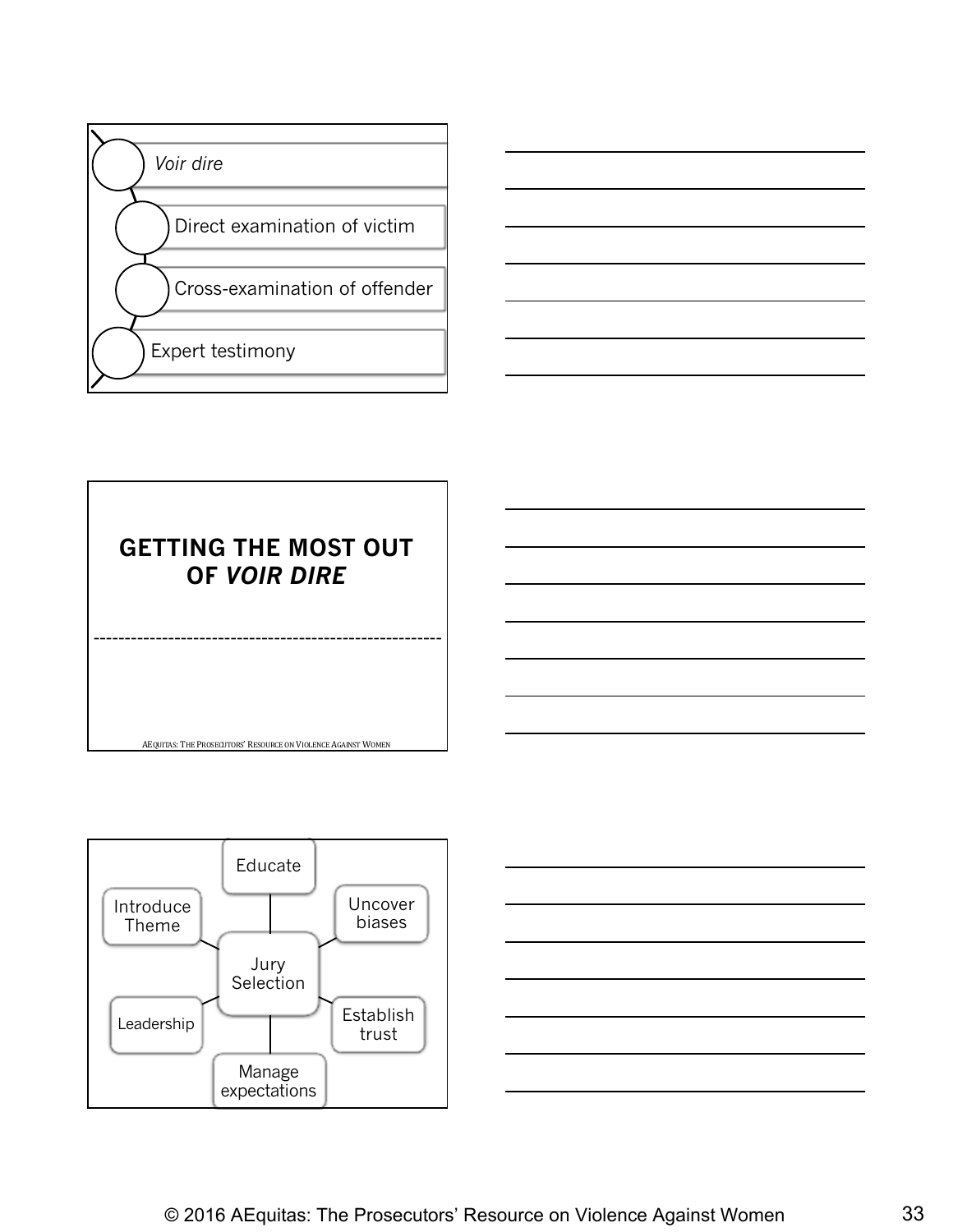#### **UNCOVER BIASES**

Will the juror be able to "get" ...

- ●Traumatic events impact victim behavior
- ●Consent
- ●Victim is not on trial
- ●Popular media portrayal of rapists is not consistent with reality

AEQUITAS: THE PROSECUTORS' RESOURCE ON VIOLENCE AGAINST WOMEN

#### **ESTABLISH TRUST**

◉Be accurate about the law

◉Be respectful to Judge, defense attorney, defendant, court staff, and jurors

*Jurors watch everything you do!*

**AEQUITAS:** THE PROSECUTORS' RESOURCE ON VIOLENCE AGAINST WOME

#### **LEADERSHIP**

◉Inspire jurors

- ◉Be authentic and genuine
- ◉Do not be repetitive

◉Use appropriate humor

#### #1 BE YOU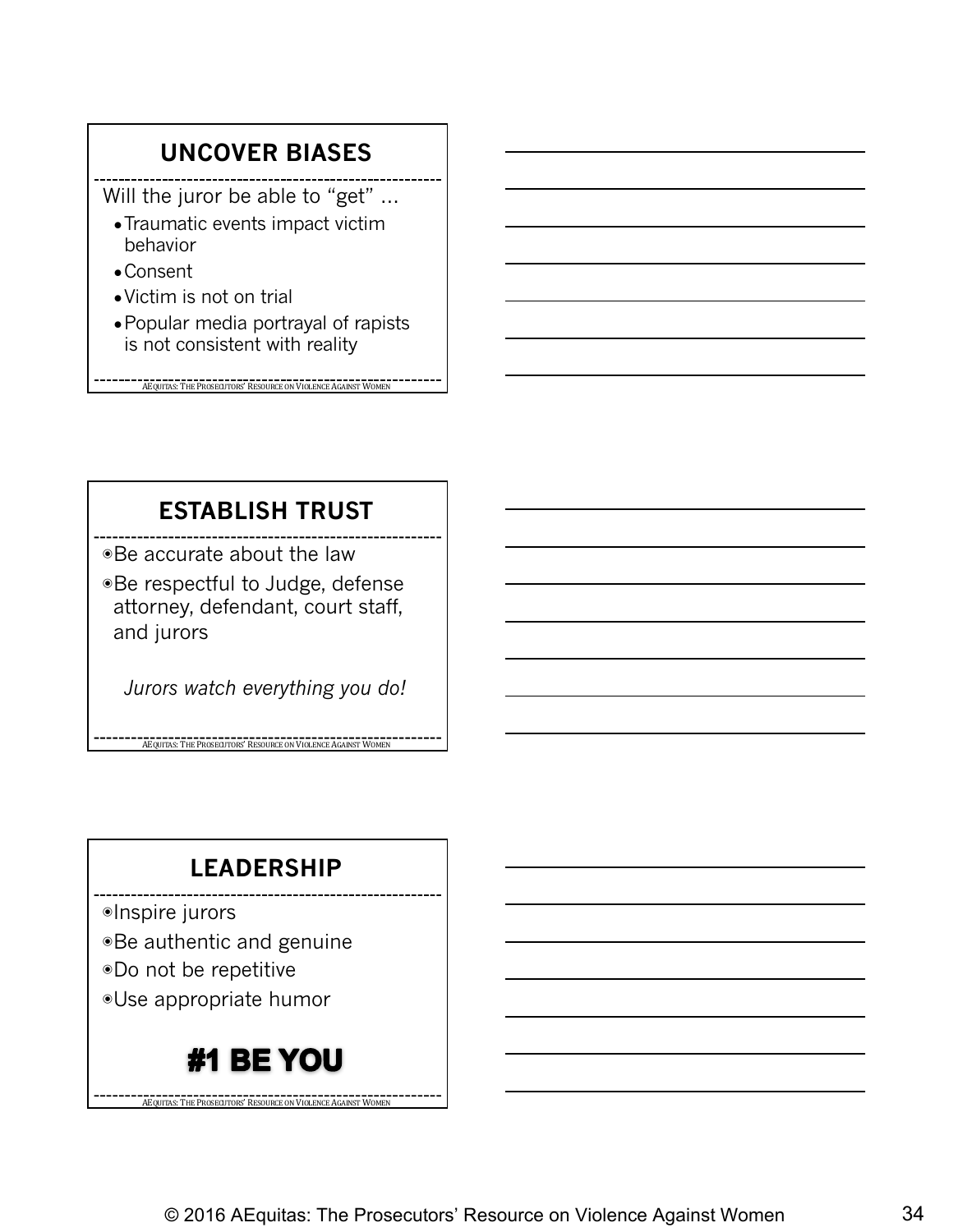#### **MANAGE EXPECTATIONS**

- ◉Victim may not have immediately reported the assault
- ◉Offender may be likeable
- ◉Victim may have consented to some of the activity
- ◉Offender may not have used violence

AEQUITAS: THE PROSECUTORS' RESOURCE ON VIOLENCE AGAINST WOMEN





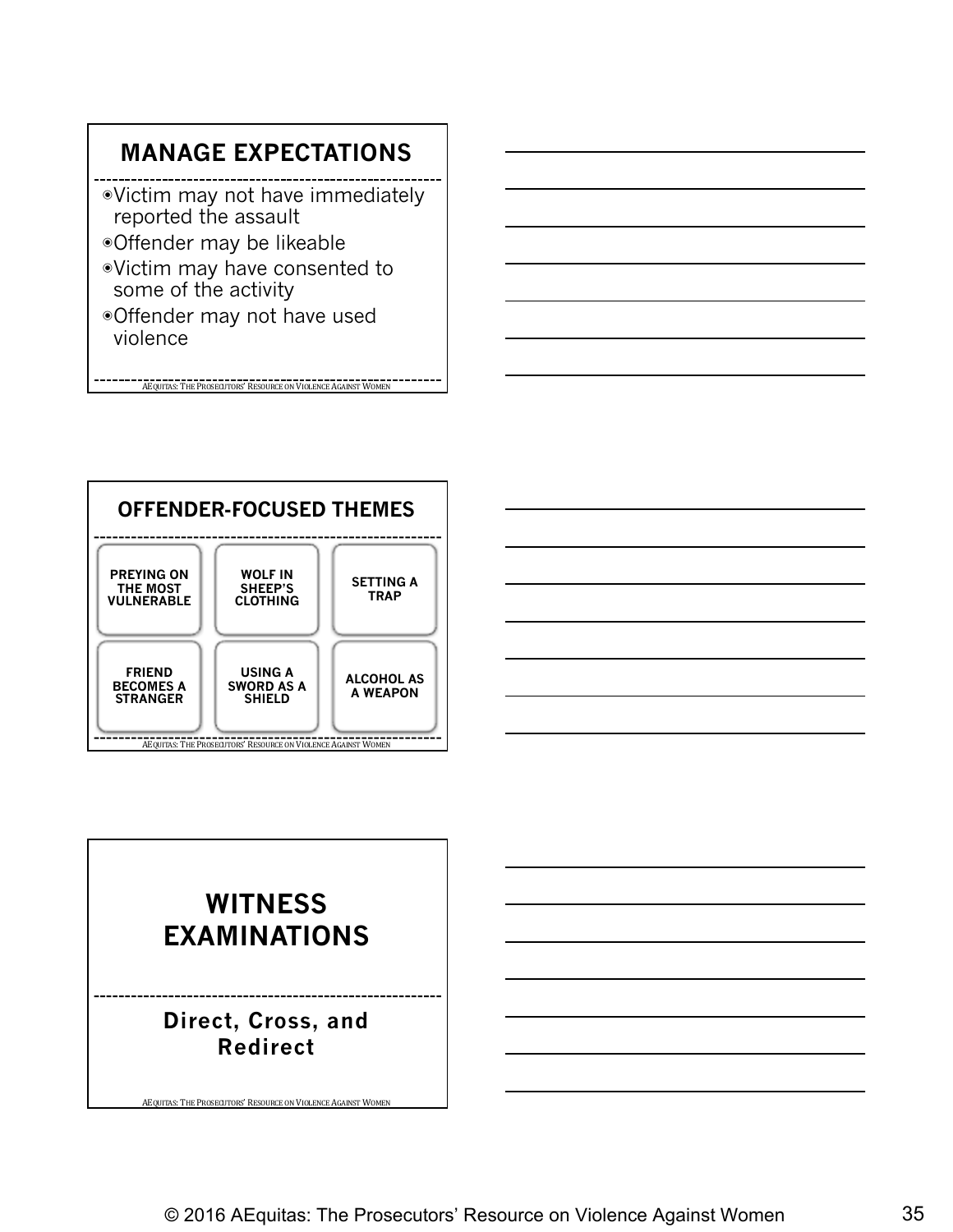#### **INVESTIGATORS**

◉Ask about demeanor of witness at each point of interaction

- ◉Use as a "pseudo" expert ● Why did you talk to the victim multiple times?
	- Why did you put the victim in touch with the service provider?

AEQUITAS: THE PROSECUTORS' RESOURCE ON VIOLENCE AGAINST WOMEN

◉Acknowledge mistakes and misperceptions

**DIRECT OF VICTIM**

◉Introduce victim

- ◉Start with questions about what happened well before the assault and continue to well after
- ◉Confront challenging aspects of case head on

◉Recreate the reality of the crime

**AEQUITAS:** THE PROSECUTORS' RESOURCE ON VIOLENCE AGAINST WOMEN

RECREATE THE REALITY Tapping into emotional and sensory memories Are you able to tell us what you tasted when he forced his tongue down your throat? When you were inside his room, were you able to hear anything? What was the first thing that you saw when you woke up?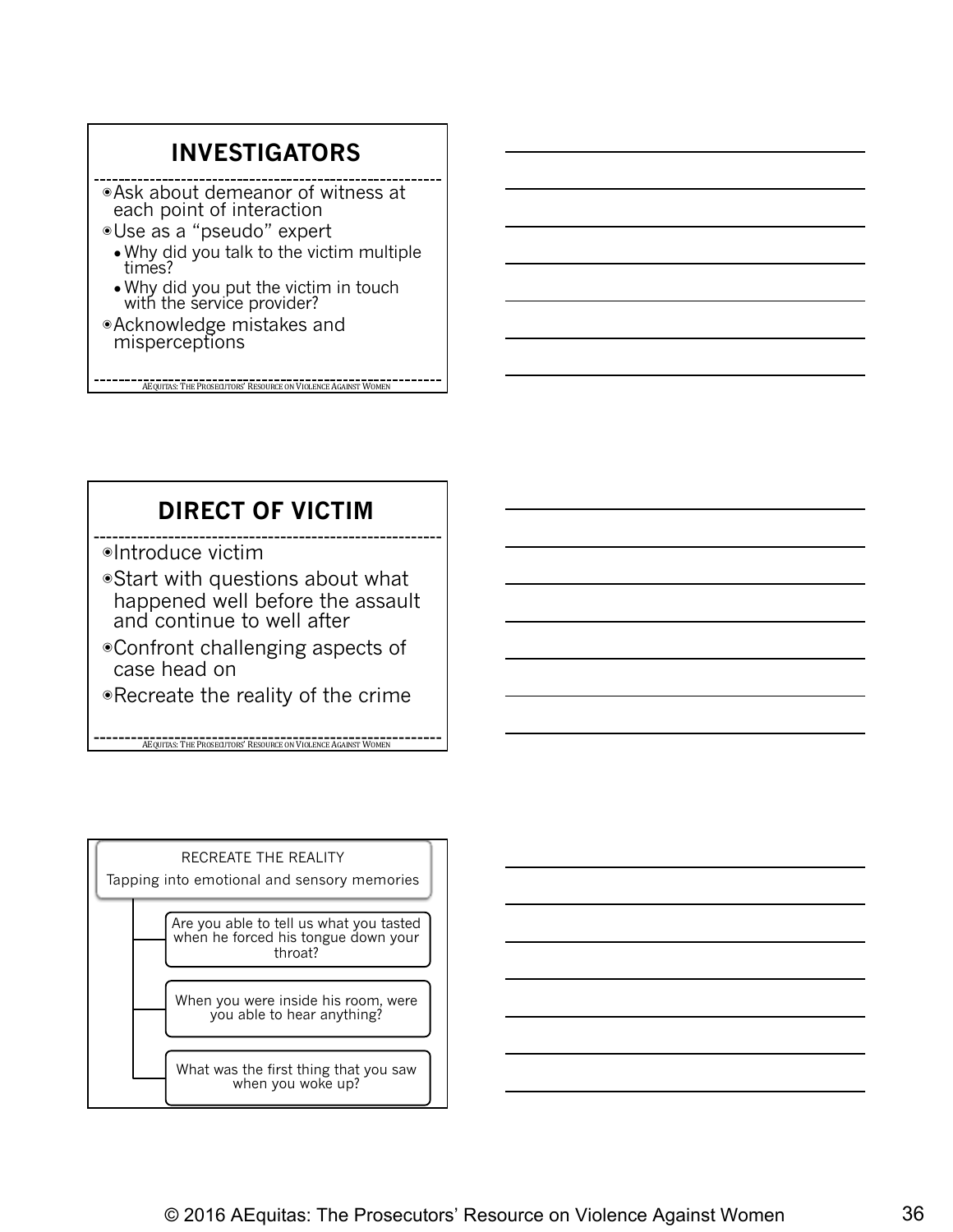#### **ANTICIPATE CROSS-EXAM**

- ◉Identify possible topics
- ◉Demonstrate vulnerability and offender causation
	- Use of drugs or alcohol
	- ●Delayed disclosure
	- Trauma / alcohol / memory

**AEQUITAS: THE PROSECUTORS' RESOURCE ON VIOLENCE AGAINST WOMEN** 

### **CROSS-EXAMINATION**

#### **OFFENDER TESTIMONY**

AEQUITAS: THE PROSECUTORS' RESOURCE ON VIOLENCE AGAINST WOMEN

#### **Offenders**

- Rely on us to buy into myths about sexual assault
- May have gotten away with their behavior before
- Want to tell their side of the story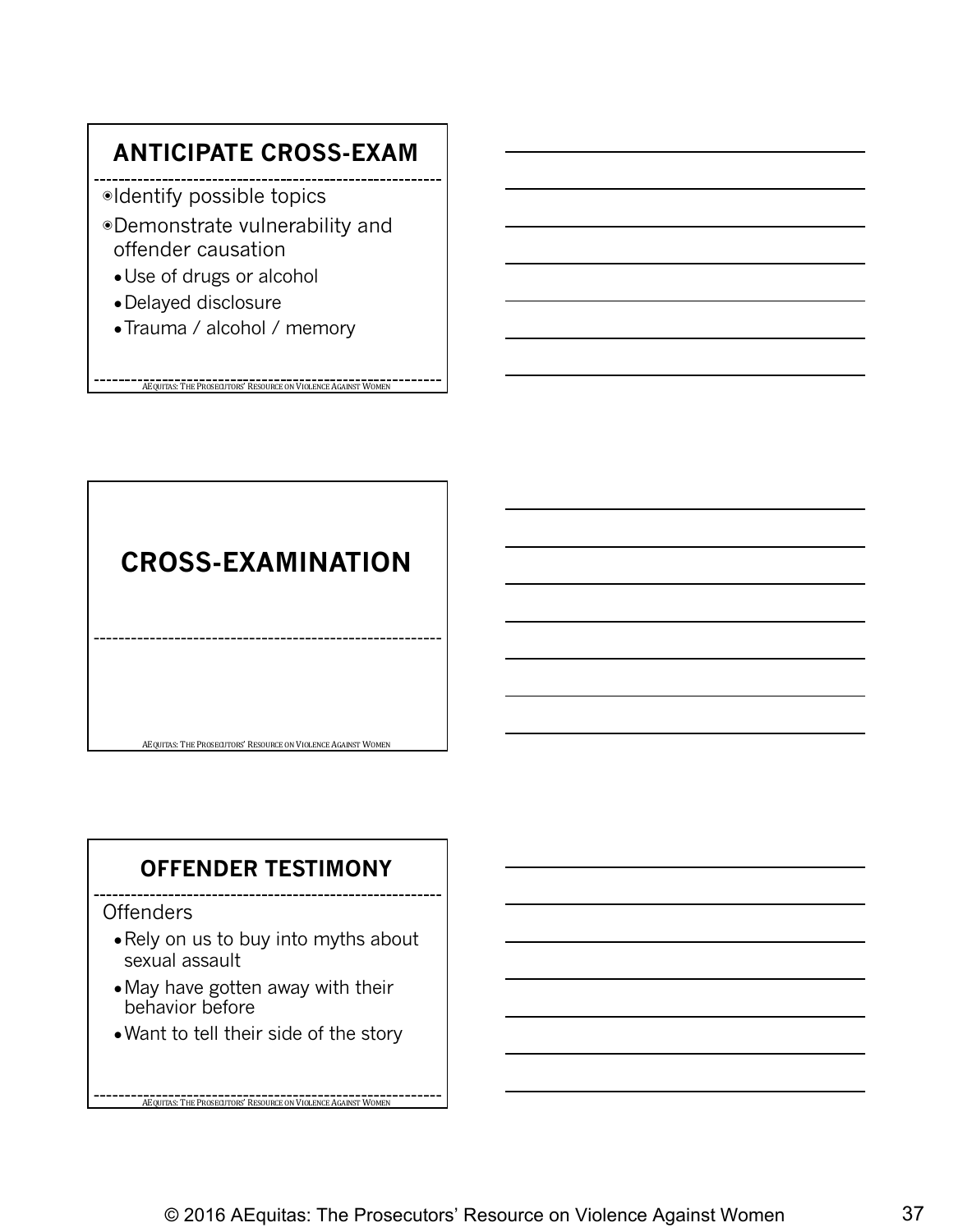#### **STRATEGIES**

- ◉Get agreement on as many aspects of the case as possible
- ◉Point out that they were aware of the victims' intoxication
- ◉Play along with the offender's narrative when appropriate

**AEQUITAS: THE PROSECUTORS' RESOURCE ON VIOLENCE AGAINST WOMEN** 

#### **EXPERT TESTIMONY**

#### **Is it admissible? How do I introduce it?**

AEQUITAS: THE PROSECUTORS' RESOURCE ON VIOLENCE AGAINST WOMEN

#### **EXPERT TESTIMONY**

**FED. R. EVID. 702**

A witness who is qualified as an expert by knowledge, skill, experience, training, or education may testify in the form of an opinion or otherwise if:

- a) the expert's scientific, technical, or other specialized knowledge will help the trier of fact to understand the evidence or to determine a fact in issue;
- b) the testimony is based on sufficient facts or data; c) the testimony is the product of reliable principles
- and methods; and d) the expert has reliably applied the principles and methods to the facts of the case.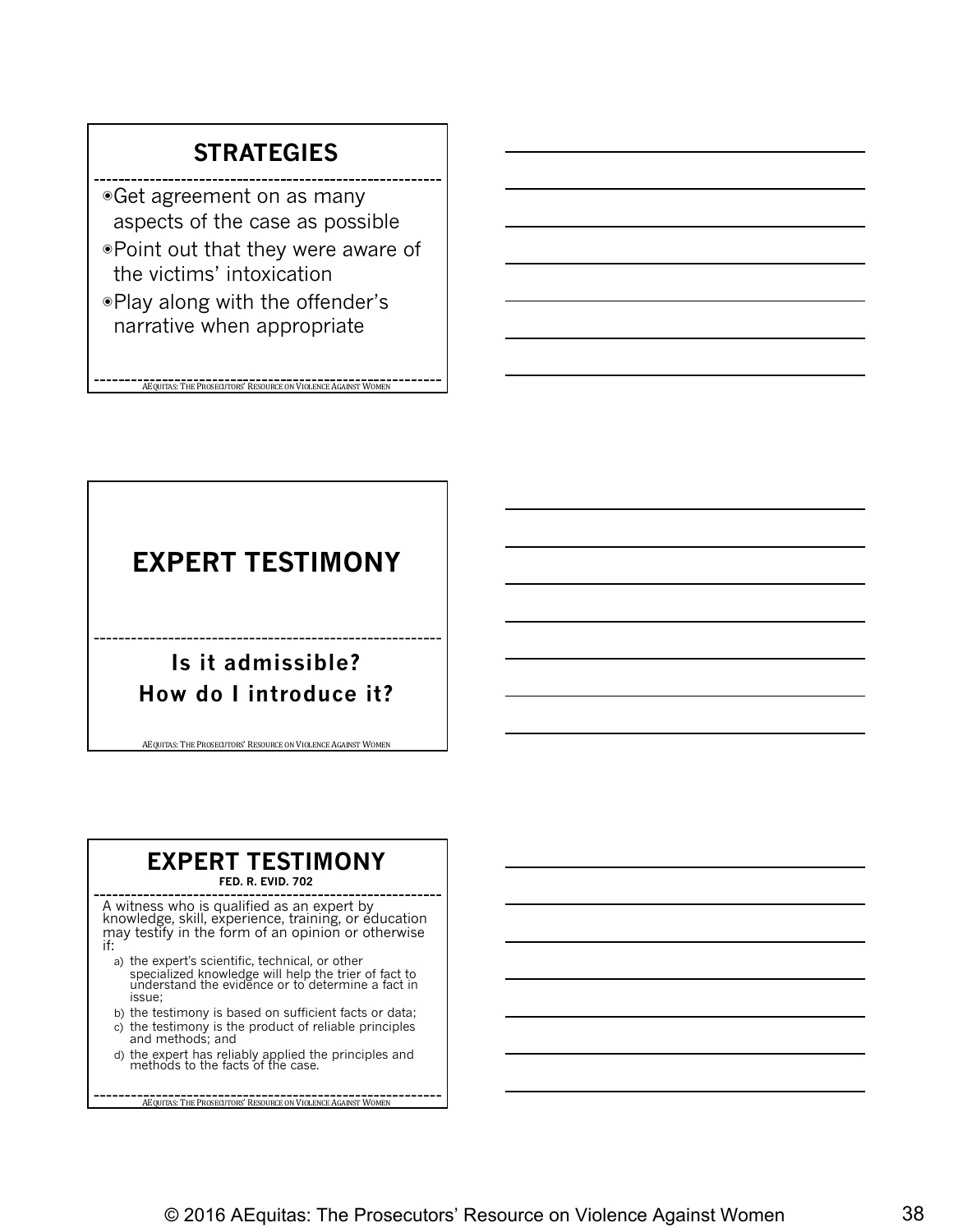







| <b>PHYSICAL EVIDENCE</b>                                                  |                                                             |  |  |
|---------------------------------------------------------------------------|-------------------------------------------------------------|--|--|
| <b>EVIDENCE</b>                                                           | <b>TESTIFYING WITNESS</b>                                   |  |  |
| <sup>●</sup> Injuries or lack of<br>●SANE examination<br>⊕Victim demeanor | ⊕ Doctor<br>⊕Nurse<br>$\circ$ SANE<br>$\bullet$ Fire/Rescue |  |  |
| AEQUITAS: THE PROSECUTORS' RESOURCE ON VIOLENCE AGAINST WOMEN             |                                                             |  |  |

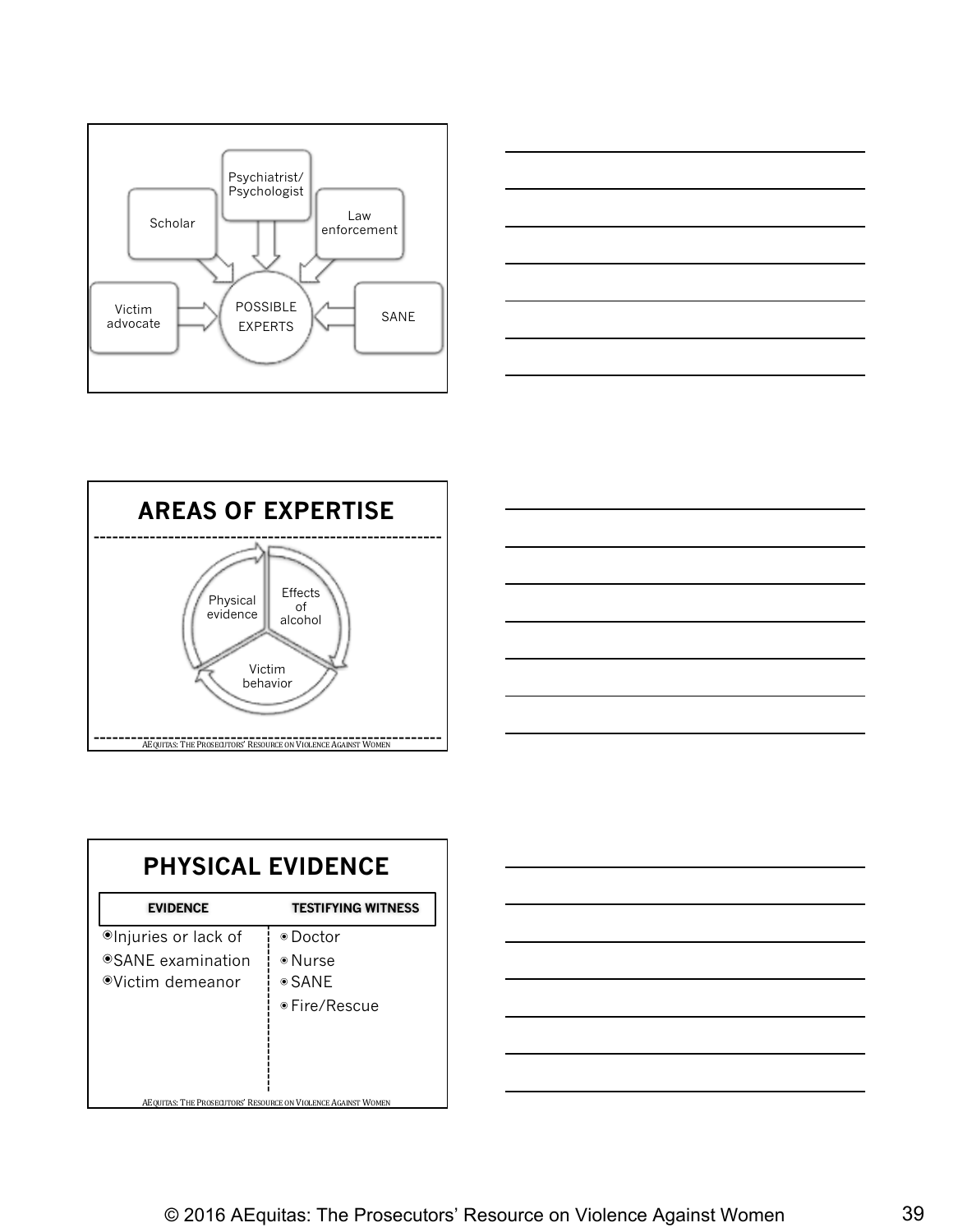67% of rape victims reported no physical injuries in addition to the rape. Only 6% sustained severe physical injuries.

Office of Justice Programs, National Crime Victimization Survey, Injuries from Violent Crime (June 2001)

Over 70% of rape victims reported no physical injuries in addition to the rape. Only 4% sustained serious physical injuries.

> Crime Victims Research & Treatment Center, National Victims Center, Rape in America (Apr. 23, 1992)

#### **CSI EFFECT**

Based on our findings, jurors were more likely to find a defendant guilty than not guilty even without scientific evidence *if the victim or other witnesses testified, except in the case of rape.*

Honorable Donald E. Selton, *The 'CSI Effect': Does It Really Exist?,* NATIONAL INSTITUTE OF JUSTICE http://www.ojp.usdoj.gov/nij/journals/259/csi-<br>effect.htm#note1

| <b>EFFECTS OF ALCOHOL</b>                                                                                                                                                                        |                                                                           |  |
|--------------------------------------------------------------------------------------------------------------------------------------------------------------------------------------------------|---------------------------------------------------------------------------|--|
| <b>EVIDENCE</b>                                                                                                                                                                                  | <b>TESTIFYING WITNESS</b>                                                 |  |
| ●Blood-alcohol<br>content (BAC) of<br>victim and/or<br>offender<br>● Synergistic effect of<br>alcohol and drugs<br>● Disparate effect of<br>alcohol on men v.<br>women<br>● Blackout v. pass out | ⊛ Doctor<br>⊛Nurse<br>$\circ$ SANE<br>• Law enforcement<br>● Toxicologist |  |
| AEQUITAS: THE PROSECUTORS' RESOURCE ON VIOLENCE AGAINST WOMEN                                                                                                                                    |                                                                           |  |

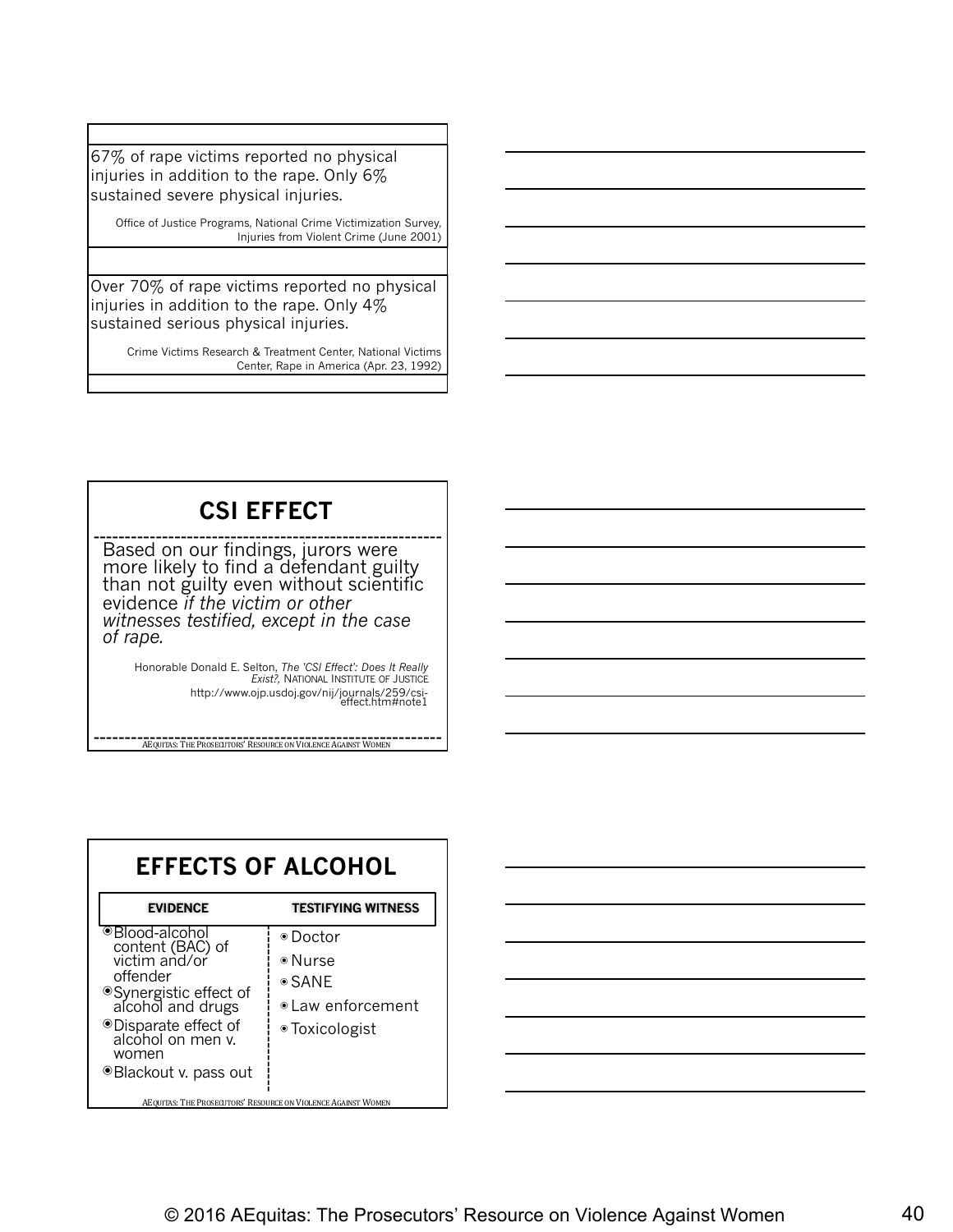#### **EXPLAINING VICTIM BEHAVIOR**

AEQUITAS: THE PROSECUTORS' RESOURCE ON VIOLENCE AGAINST WOMEN

"Despite considerable research and publications in professional and popular journals concerning rape, such myths continue to persist in common law reasoning"

Sarah Ben-David & Ofra Schneider*, Rape Perceptions, Gender Role Attitudes, and Victim-Perpetrator Acquaintance*, 53 (5/6) SEX ROLES 385 (2005)



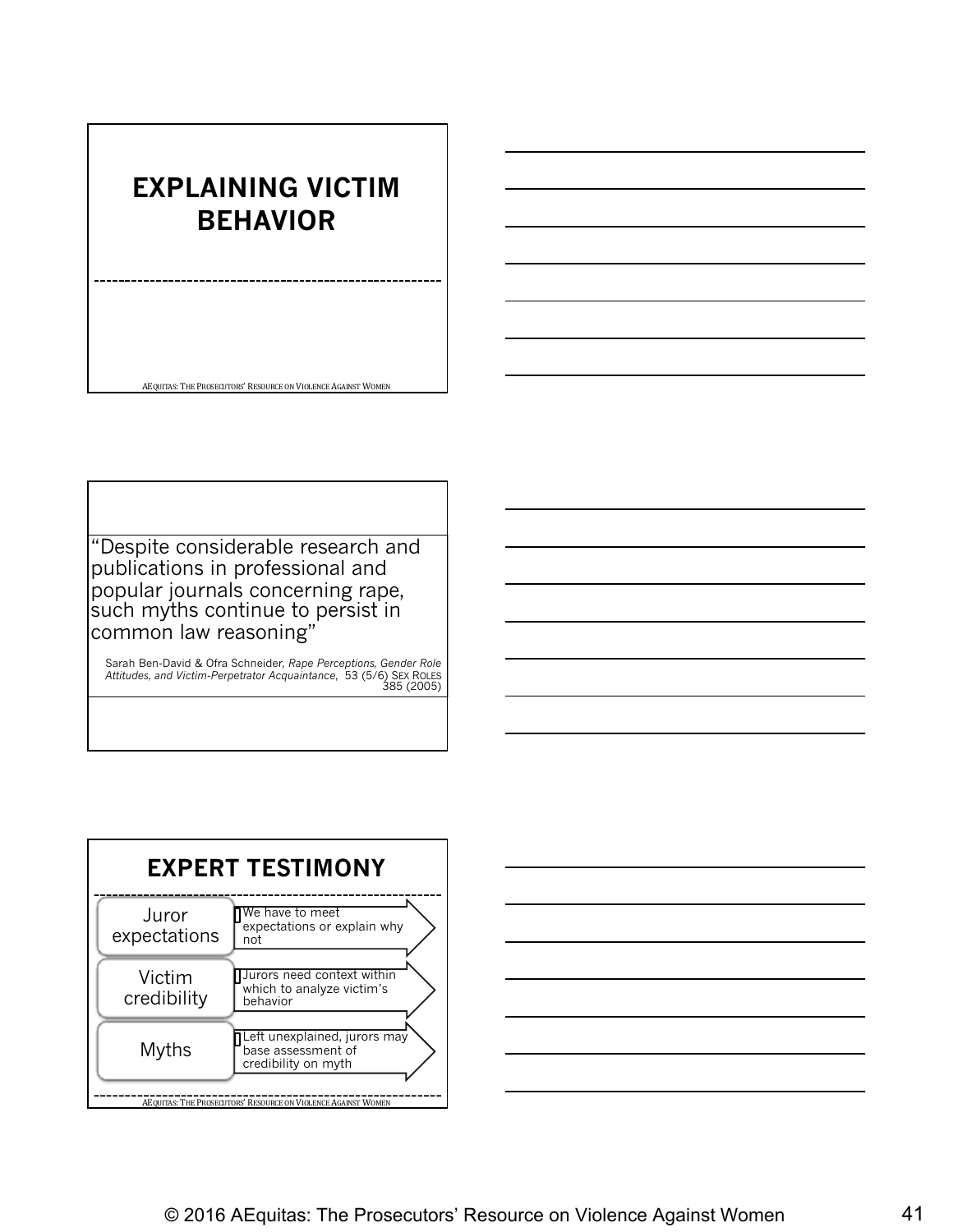#### **VICTIM CREDIBILITY**

**U.S. v. PAGEL, 45 M.J. 64, 68 (CAAF 1996)** 

"This Court on numerous occasions has recognized that the behavioral characteristics or behavioral patterns of an alleged victim in a sexual abuse case may need to be explained by expert testimony, especially where that behavior would seem to be counterintuitive."

AEQUITAS: THE PROSECUTORS' RESOURCE ON VIOLENCE AGAINST WOMEN



#### **AVOID THE DANGER ZONE**

An expert CANNOT:

- ●Testify about a particular witness's credibility
- Be a human lie detector
- ●Testify as to whether an assault did or did not happen